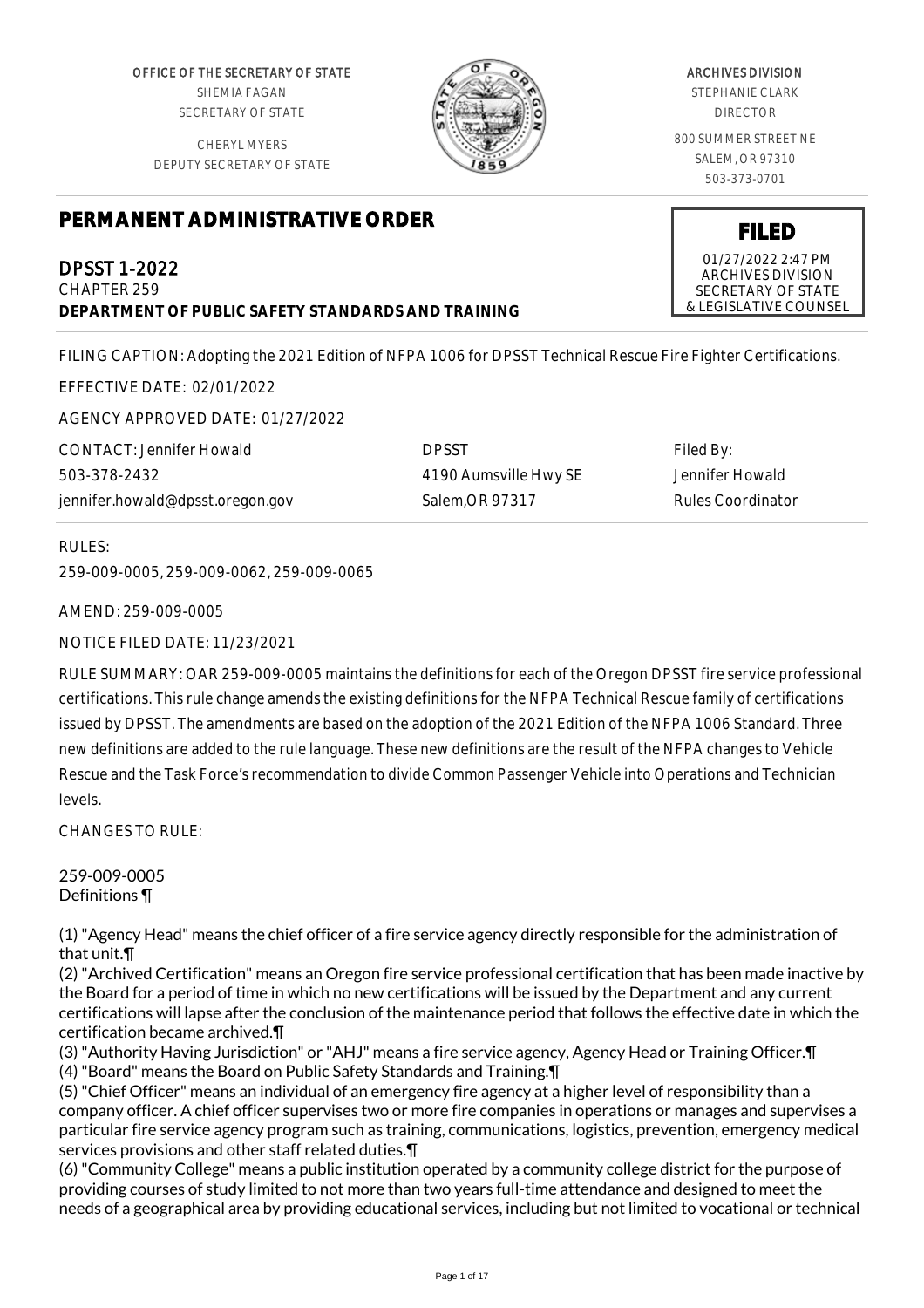education programs or lower division collegiate programs.¶

(7) "Company Officer" means a fire officer who supervises a company of fire fighters assigned to an emergency response apparatus.¶

(8) "Content Expert" means a person who documents their experience, knowledge, training and education for the purposes of course instruction.¶

(9) "Content Level Course" is a course that includes an identifiable block of learning objectives or outcomes that are required for certification at one or more levels.¶

(10) "Department" and "DPSST" means the Department of Public Safety Standards and Training.¶

(11) "Director" means the Director of the Department of Public Safety Standards and Training.¶

(12) "Field Training Officer" means an individual who is authorized by a fire service agency or by the Department to sign as verifying completion of tasks required by task books.¶

(13) "Fire and Life Safety Educator I" means a person who has demonstrated the ability to coordinate and deliver existing education programs and information.¶

(14) "Fire and Life Safety Educator II" means a person who has demonstrated the ability to prepare educational programs and information to meet identified needs.¶

(15) "Fire and Life Safety Educator III" means a person who has demonstrated the ability to create, administer, and evaluate educational programs and information.¶

(16) "Fire Company" means a group of fire fighters, usually three or more, who staff and provide the essential emergency duties of a particular emergency response apparatus.¶

(17) "Fire Fighter" is a term used to describe an individual who renders a variety of emergency response duties primarily to save lives and protect property. This applies to career and volunteer personnel.¶

(18) "Fire Ground Leader" means a Fire Service Professional who is qualified to lead emergency scene operations.¶

(19) "Fire Inspector" means an individual whose primary function is the inspection of facilities in accordance with the specific jurisdictional fire codes and standards.¶

(20) "Fire Service Agency" means any unit of state or local government, a special purpose district or a private firm which provides, or has authority to provide, fire protection services.¶

(21) "Fire Service Professional" means a paid (career) or volunteer fire fighter, an officer or a member of a public or private fire protection agency who is engaged primarily in fire investigation, fire prevention, fire safety, fire control or fire suppression or providing emergency medical services, light and heavy rescue services, search and rescue services or hazardous materials incident response. "Fire service professional" does not include forest fire protection agency personnel.¶

(22) "Fire Training Officer" means a fire service member assigned the responsibility for administering, providing, and managing or supervising a fire service agency training program.¶

(23) "First Responder" means an "NFPA Operations Level Responder."¶

(24) "Maritime Fire Service Basic Awareness" means a person who possesses the basic knowledge and skills necessary to perform water self-rescue, execute emergency procedures on the fire service agency's boat and operate emergency equipment on the fire service agency's boat.¶

(25) "Maritime Fire Service Boat Operator" means a person who possesses the knowledge and skills necessary to proficiently and safely operate the fire service agency's boat in the service area, under varying environmental conditions and with understanding of the performance limits of the boat and the crew.¶

(26) "Maritime Fire Service Deck Hand" means a person who possesses the knowledge and skills necessary to aid the boat operator in navigation and operation of the fire service agency's boat.¶

(27) "Maritime Fire Service Fire Boat Operator" means a person who possesses the knowledge and skills necessary to operate and control the fire service agency's boat when the boat is a marine-based firefighting vessel.¶

(28) "Maritime Fire Service Rescue Boat Operator" means a person who possesses the knowledge and skills necessary to operate and control the fire service agency's boat during rescuer deployment and victim search and retrieval.¶

(29) "NFPA" stands for National Fire Protection Association which is a body of individuals representing a wide variety of professions, including fire protection, who develop consensus standards and codes for fire safety by design and fire protection agencies. "NFPA" preceding a certification title denotes that the certification is based upon the training and certification requirements established by the NFPA that may have been adopted in part or in whole by the Board and the Department for Oregon fire service professional certifications.¶

(30) "NFPA Aircraft Rescue and Fire-Fighting Apparatus" means a Fire Service Professional who has met the requirements of Fire Fighter II as specified in NFPA 1001, Fire Apparatus Driver/Operator as specified in NFPA 1002 Chapter 4, NFPA Airport Fire Fighter as specified in NFPA 1003 and the job performance requirements defined in NFPA 1002 Sections 9.1 and 9.2.¶

(31) "NFPA Airport Fire Fighter" means a person who, in addition to meeting NFPA Fire Fighter II qualifications,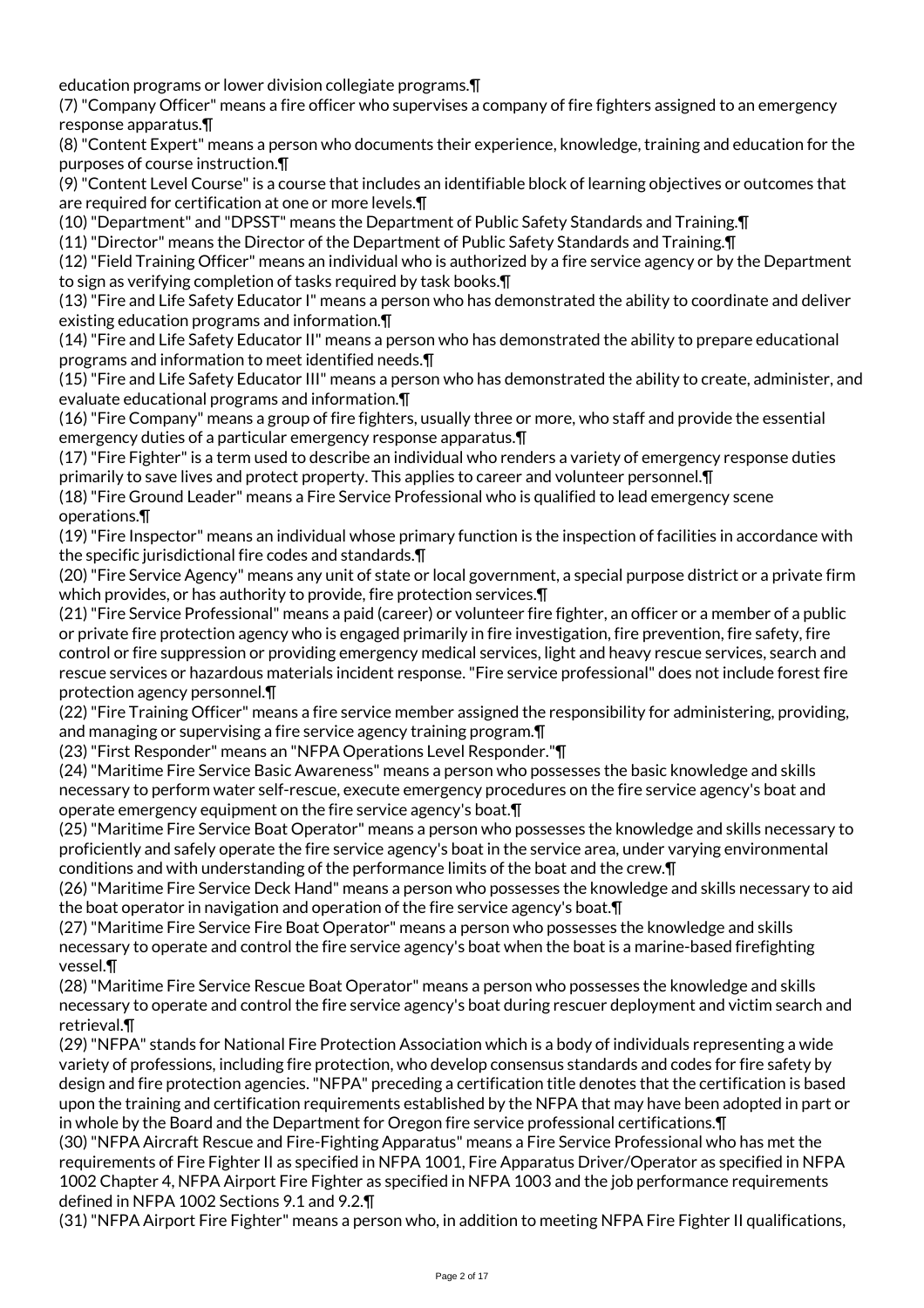has demonstrated the skills and knowledge necessary to function as an integral member of an aircraft rescue and fire-fighting team.¶

(32) "NFPA Apparatus Equipped with a Tiller" means a Fire Service Professional who has met the requirements of Fire Fighter I as specified in NFPA 1001, Fire Apparatus Driver/Operator as specified in NFPA 1002 Chapter 4, Apparatus Equipped with an Aerial Device as specified in NFPA 1002 Chapter 6 and the job performance requirements defined in NFPA 1002 Sections 7.2.¶

(33) "NFPA Apparatus Equipped with an Aerial Device" means a Fire Service Professional who has met the requirements of Fire Fighter I as specified in NFPA 1001, Fire Apparatus Driver/Operator as specified in NFPA 1002 Chapter 4 and the job performance requirements defined in NFPA 1002 Sections 6.1 and 6.2.¶

(34) "NFPA Apparatus Equipped with Fire Pump" means a person who has met the requirements of Fire Apparatus Driver/Operator as specified in NFPA 1002 Chapter 4 and the job performance requirements defined in NFPA 1002 Sections 5.1 and 5.2.¶

(35) "NFPA Confined Space Rescuemmon Passenger Vehicle Rescue Operations Level" means a person who has met the job performance requirements defined in NFPA 1006 sections 5.2, 7.1.1 through 7.1.6, 7.2.1 through 7.2.18 and 7.3.1 through 7, chapter 8, sections 8.1 and 8.2.¶

(36) "NFPA Common Passenger Vehicle Rescue Technician Level" means a person who is certified as NFPA Common Passenger Vehicle Rescue Operations Level and has met the job performance requirements defined in NFPA 1006, chapter 8, section 8.3.6.¶

(367) "NFPA DivConfined Space Rescue" means a person who is certified as NFPA Rope Rescue Operations Level and has met the job performance requirements defined in NFPA 1006 sections 18.1.1 through 18.1.4, 18.2.1 through 18.2.8 and 18.3.1 through 18.3.10, chapter 7.¶

(38) "NFPA Dive Rescue" means a person who has met the job performance requirements defined in NFPA 1006, chapter 19.¶

(379) "NFPA Fire and Emergency Services Instructor I" means a person who has demonstrated the knowledge and ability to deliver instruction effectively from a prepared lesson plan, including instructional aids and evaluation instruments; adapt lesson plans to the unique requirements of the students and the AHJ; organize the learning environment so that learning and safety are maximized; and meet the record-keeping requirements of the AHJ.¶ (3840) "NFPA Fire and Emergency Services Instructor II" means a person who, in addition to meeting NFPA Fire and Emergency Services Instructor I qualifications, has demonstrated the knowledge and ability to develop individual lesson plans for a specific topic including learning objectives, instructional aids, and evaluation instruments; schedule training sessions based on overall training plan of AHJ; and supervise and coordinate the activities of other instructors.¶

(3941) "NFPA Fire and Emergency Services Instructor III" means a person who, in addition to meeting NFPA Fire and Emergency Services Instructor II qualifications, has demonstrated the knowledge and ability to develop comprehensive training curricula and programs for use by single or multiple organizations; conduct organization needs analysis; design record keeping and scheduling systems; and develop training goals and implementation strategies.¶

(402) "NFPA Fire Apparatus Driver/Operator" means a person who has met the job performance requirements defined in NFPA 1002, Chapter 4 sections 4.2 through 4.4.¶

(413) "NFPA Fire Fighter I" means a person who has demonstrated the knowledge and skills to function as an integral member of a firefighting team under direct supervision in hazardous conditions.¶

(424) "NFPA Fire Fighter II" means a person who has demonstrated the skills and depth of knowledge to function under general supervision.¶

(435) "NFPA Fire Inspector I" means an individual who conducts basic fire code inspections and has met the Level I job performance requirements of NFPA Standard 1031.¶

(446) "NFPA Fire Inspector II" means an individual who conducts complicated fire code inspections, reviews plans for code requirements, and recommends modifications to codes and standards. This individual has met the Level II job performance requirements of NFPA standard 1031.¶

(457) "NFPA Fire Inspector III" means an individual at the third and most advanced level of progression who has met the job performance requirements specified in this standard for Level III. The Fire Inspector III performs all types of fire inspections, plans review duties, and resolves complex code-related issues.¶

(468) "NFPA Fire Investigator" means an individual who conducts post fire investigations to determine the cause and the point of origin of a fire. This individual has met the job performance requirements of NFPA Standard 1033.¶

(479) "NFPA Fire Officer I" means a fire officer, at the supervisory level, who has met the job performance requirements defined in NFPA 1021 sections 4.1 through 4.7.¶

(4850) "NFPA Fire Officer II" means a fire officer, at the supervisory/managerial level, who has met the job performance requirements defined in NFPA 1021 sections 5.1 through 5.7.¶

(4951) "NFPA Fire Officer III" means a fire officer, at the managerial/administrative level, who has met the job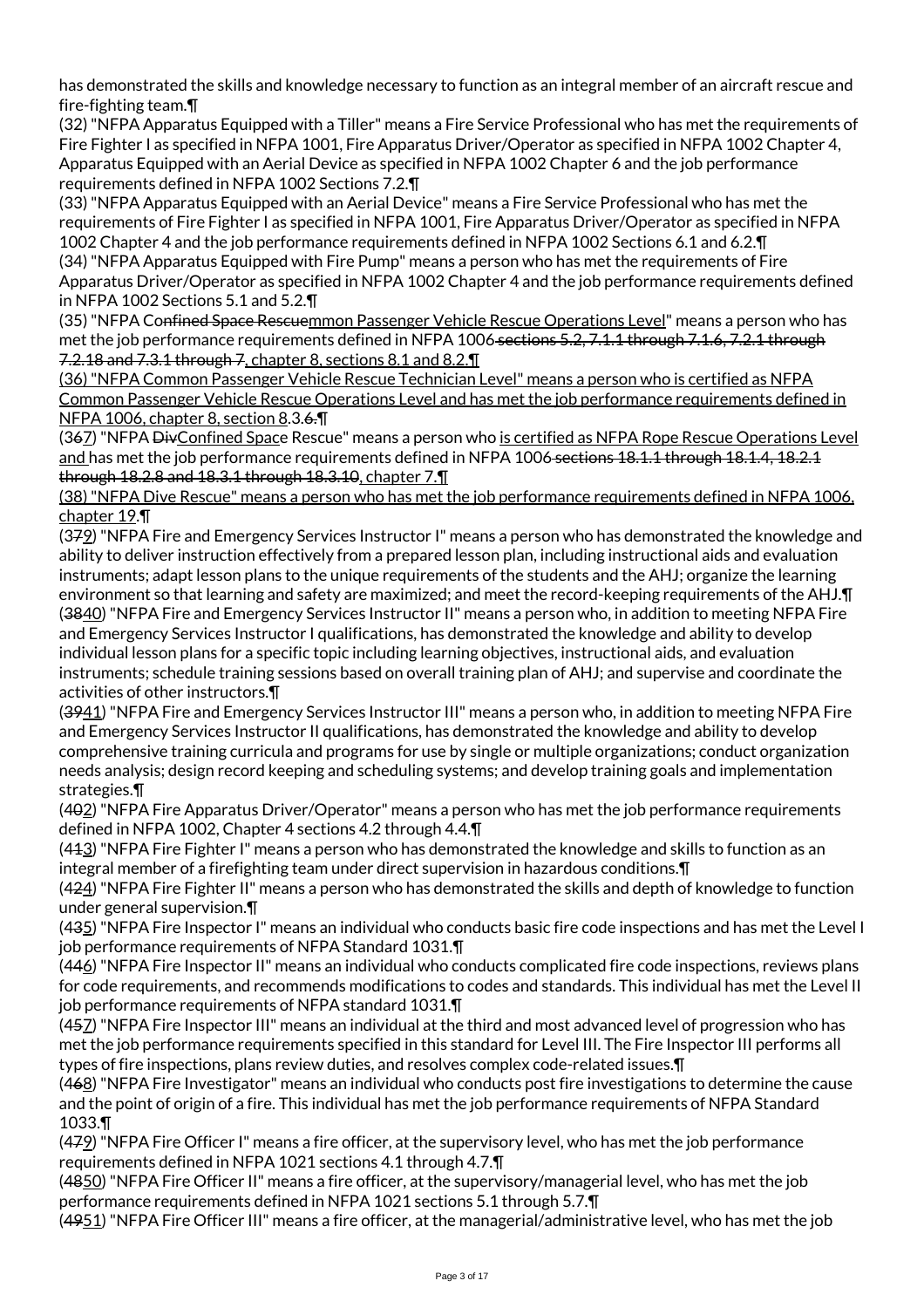performance requirements defined in NFPA 1021 sections 6.1 through 6.8.¶

(502) "NFPA Fire Officer IV" means a fire officer, at the administrative level, who has met the job performance requirements defined in NFPA 1021 sections 7.1 through 7.7.¶

(513) "NFPA Hazardous Materials Awareness" means personnel who, in the course of their normal duties, could encounter an emergency involving hazardous materials/weapons of mass destruction (WMD) and who are expected to recognize the presence of the hazardous material/WMD, protect themselves, call for trained personnel, and secure the scene.¶

(524) "NFPA Hazardous Materials Incident Commander" means a person who is responsible for all incident activities, including the development of strategies and tactics and the ordering and release of resources.¶ (535) "NFPA Hazardous Materials Operations" means a person who responds to hazardous materials or WMD incidents for the purpose of implementing or supporting actions to protect nearby persons, the environment, or property from the effects of the release.¶

(546) "NFPA Hazardous Materials Operations Mission-Specific" means responders assigned mission-specific responsibilities at hazardous materials/WMD incidents.¶

(557) "NFPA Hazardous Materials Technician" means a person who responds to hazardous materials or WMD incidents using a risk-based response process where they analyze a problem involving hazardous materials or WMD, select applicable decontamination procedures, and control a release using specialized protective and control equipment.¶

(568) "NFPA Heavy Vehicle Rescue" means a person who is certified as NFPA Common Passenger Vehicle Rescue Technician Level and has met the job performance requirements defined in NFPA 1006, chapter 9.¶

(59) "NFPA Live Fire Instructor" means a person who, in addition to meeting NFPA Fire and Emergency Services Instructor I qualifications, has demonstrated the knowledge and ability to supervise students through a live fire training event following the NFPA 1403 Standard on Live Fire Training Evolutions with the live fire structure or prop utilized by the AHJ.¶

(5760) "NFPA Live Fire Instructor in Charge" means a person who, in addition to meeting NFPA Fire and Emergency Services Instructor II qualifications, has demonstrated the knowledge and ability to organize and manage a live fire training event following the NFPA 1403 Standard on Live Fire Training Evolutions with the live fire structure or prop utilized by the AHJ.¶

(5861) "NFPA Machinery Rescue" means a person who has met the job performance requirements defined in NFPA 1006 sections 5.2, 12.1.1 through 12.1.4, 12.2.1 through 12.2.11 and 12.3.1 through 12.3.5.¶ (59, chapter 13.¶

(62) "NFPA Marine Land-Based Fire Fighter" means a person who has met the job performance requirements defined in NFPA 1005 sections 4.1 through 4.5.¶

(603) "NFPA Mobile Water Supply Apparatus" means a Fire Service Professional who has met the requirements of Fire Apparatus Driver/Operator as specified in NFPA 1002 Chapter 4 and the job performance requirements defined in NFPA 1002 Sections 10.1 and 10.2.¶

(614) "NFPA Rope Rescue Operations Level" means a person who has met the job performance requirements defined in NFPA 1006, chapter 5, sections 5.1.<del>1 through 5.1.7 and 5.2.1 through 5.2.27</del> and 5.2.¶ (625) "NFPA Rope Rescue Technician Level" means a person who is certified as NFPA Rope Rescue Operations Level and has met the job performance requirements defined in NFPA 1006, chapter 5, sections 5.3.<del>1 through</del> 5.3.6.¶

(636) "NFPA Structural Collapse Rescue" means a person who has met the job performance requirements defined in NFPA 1006 sections 5.2, 6.1.1 through 6.1.8, 6.2.1 through 6.2.16 and 6.3.1 through 6.3.1, chapter 6.¶ (647) "NFPA Surf Rescue" means a person who has met the job performance requirements defined in NFPA 1006 sections 20.1.1 through 20.1.4, 20.2.1 through 20.2.5 and 20.3.1 through 20.3.3, chapter 21.¶ (658) "NFPA Surface Water Rescue" means a person who has met the job performance requirements defined in

NFPA 1006 sections 16.1.1 through 16.1.4, 16.2.1 through 16.2.14 and 16.3.1 through 16.3.4, chapter 17.¶ (669) "NFPA Swiftwater Rescue" means a person who has met the job performance requirements deis certifined inas NFPA 1006 sections 10.1, 10.2.1 through 10.2.5, 10.3.1 through 10.3.3, 16.2.1 through 16.2.13, 16.3.1 through 16.3.4 and 17.1.1 through 17.1.4.¶

(67) "NFPA Tower Rescue" means a person who has met the job performance requirements defined in NFPA 1006 sections 4.1.1 through 4.1.5, 4.2.1 through 4.2.10, 4.3.1 through 4.3.5, and 5.2Surface Water Rescue and has met the job performance requirements defined in NFPA 1006, chapter 18.¶

(6870) "NFPA Trenchower Rescue" means a person who has met the job performance requirements defined in NFPA 1006 sections 5.2, 11.1.1 through 11.1.5, 11.2.1 through 11.2.5 and 11.3.1 through 11.3.6, chapter 4.¶  $(6971)$  "NFPA VehicleTrench Rescue" means a person who has met the job performance requirements defined in NFPA 1006 sections 5.2, 8.1.1 through 8.1.4, 8.2.1 through 8.2.9 and 8.3.1 through 8.3.6, chapter 12.¶ (702) "NFPA Watercraft Rescue" means a person who has met the job performance requirements defined in NFPA 1006, 21.1.1 through 21.1.8, 21.2.1 through 21.2.18, and 21.3.1 through 21.3.1chapter 22.¶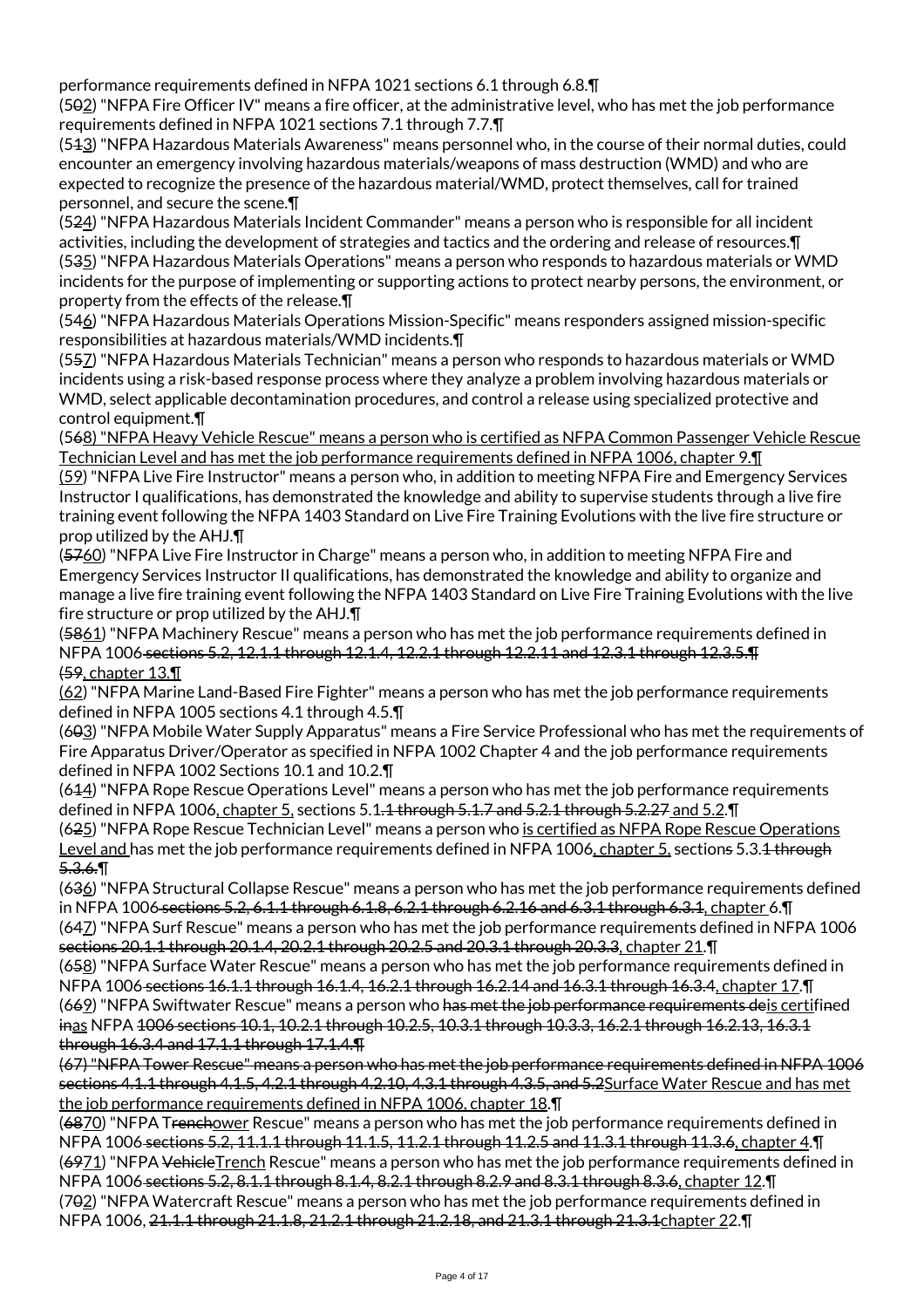(713) "NFPA Wildland Fire Apparatus" means a Fire Service Professional who has met the requirements of Fire Apparatus Driver/Operator as specified in NFPA 1002 Chapter 4 and the job performance requirements defined in NFPA 1002 Sections 8.1 and 8.2.¶

(724) "NWCG" stands for the National Wildfire Coordinating Group. "NWCG" preceding a certification title denotes that the certification is based upon the training and certification requirements established by the NWCG that may have been adopted in part or in whole by the Board and the Department for Oregon fire service professional certifications.¶

(735) "NWCG Firefighter Type 2 (FFT2)" means a person who is the basic resource used in the control and extinguishment of wildland fires and works either as an individual or as a member of a crew under the supervision of a higher qualified individual.¶

(746) "NWCG Firefighter Type 1 (FFT1)" means a person who leads assigned personnel (usually seven or fewer) to accomplish established mission objectives in a rapidly changing, high-risk wildland fire environment. The FFT1 reports to the Crew Boss (CRWB) or other Single Resource Boss.¶

(757) "NWCG Single Resource Boss" means a person who is responsible for supervising and directing a fire suppression module, such as a hand crew, engine, helicopter, heavy equipment, firing team, or one or more fallers. "NWCG Single Resource Boss" includes NWCG Crew Boss, Single Resource (CRWB); NWCG Engine Boss, Single Resource (ENGB); NWCG Felling Boss, Single Resource (FELB); NWCG Firing Boss, Single Resource (FIRB); and NWCG Heavy Equipment Boss, Single Resource (HEQB).¶

(768) "NWCG Strike Team Leader Engine (STEN)" and "NWCG Task Force Leader (TFLD)" means a person who reports to a Division/Group Supervisor and is responsible for performing tactical missions as assigned on a division or segment of a division. The Leader reports work progress, resource status, and other important information to his or her supervisor and maintains work records on assigned personnel.¶

(779) "NWCG Division/Group Supervisor (DIVS)" means a person who is responsible for implementing the assigned portion of the IAP (Incident Action Plan).¶

(780) "Public Information Officer" means a person who has demonstrated the ability to conduct media interviews and prepare news releases and media advisories.¶

(7981) "Service Delivery" means to be able to adequately demonstrate, through job performance, the knowledge, skills, and abilities of a certification level.¶

(802) "Staff" means employees occupying full-time, part-time, or temporary positions with the Department.¶ (813) "Task Performance" means to demonstrate the ability to perform tasks of a certification level, in a controlled environment, while being evaluated.¶

(824) "The Act" refers to the Public Safety Standards and Training Act (ORS 181A.355 to 181A.67089).¶ (835) "Topical Level Course" is a course that does not include an identifiable block of learning objectives or outcomes that are required for certification at one or more levels.¶

(846) "Track" means a field of study required for certification.¶

(857) "US&R" means Urban Search and Rescue.¶

(868) "US&R Medical Technician" means a Fire Service Professional who is responsible for performing basic and advanced life support medical care for task force members and rescue victims during a US&R incident operation.¶ (879) "US&R Rescue Technician" means a Fire Service Professional who is responsible for performing the rescue function of a US&R incident operation.¶

(8890) "US&R Rigging Technician" means a Fire Service Professional who is responsible for performing various assessments and construction-related liaison for the task force during a US&R incident operation.¶

(891) "US&R Search Technician" means a Fire Service Professional who is responsible for performing the search function of a US&R incident operation.¶

(902) "Waiver" means to refrain from pressing or enforcing a rule.¶

(913) "Youth Firesetter Intervention Specialist" means a person who has demonstrated the ability to conduct an intake/interview with a firesetter and his or her family using prepared forms and guidelines and who, based on program policies and procedures, determines the need for referral and/or implements educational intervention strategies to mitigate effects of firesetting behavior.¶

(924) "Youth Firesetter Program Manager" means a person who has demonstrated the ability to manage a youth firesetting intervention program and the activities of Youth Firesetter Intervention Specialist.

Statutory/Other Authority: ORS 181A.410

Statutes/Other Implemented: ORS 181A.410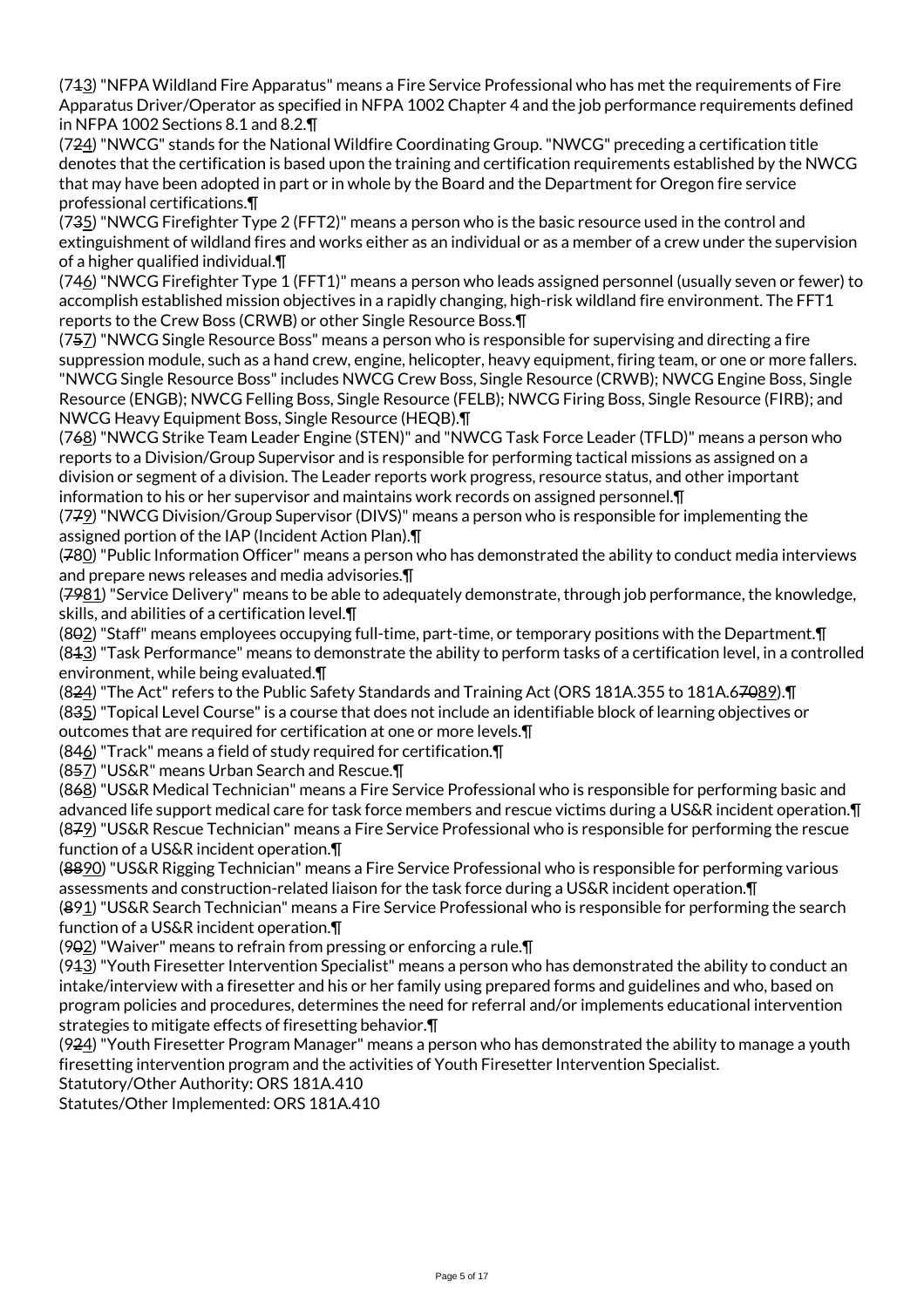# AMEND: 259-009-0062

## NOTICE FILED DATE: 11/23/2021

RULE SUMMARY: OAR 259-009-0062 maintains the requirements for each of the Oregon DPSST fire service professional certifications. This rule change implements the adoption of the 2021 Edition of the NFPA 1006 Standard and amends each certification to match the chapter references under the new standard. Additionally, the rule changes simplify the rule by using the NFPA chapter numbers in place of the chapter subsection citations. The chapter content within the NFPA standard references any required prerequisites. The application for certification and the task book will continue to identify the prerequisites and require completion signoff.

The certifications are presented in alphabetical order. New sections replace the 2017 NFPA Vehicle Rescue certification with the 2021 NFPA Common Passenger Vehicle Rescue and Heavy Vehicle Rescue certifications. The rule language includes historical recognition for the NFPA change within the Vehicle Rescue standard. In the 2021 Edition, NFPA changed Vehicle Rescue to Common Passenger Vehicle Rescue and Heavy Vehicle Rescue. The Taskforce recommended that DPSST issue the Common Passenger Vehicle Rescue as two certifications, one for Operations Level and one for Technician Level. The historical recognition shows the equivalency between the previous certification and the three new certifications. A fire service professional with the NFPA Vehicle Rescue certification may continue to maintain that certification through the maintenance recertification process. DPSST will not issue new certificates and the fire service professional's DPSST training record will continue to reflect the certification as the NFPA Vehicle Rescue.

The rule adopts the 2021 Edition of the NFPA 1006 Standard with modifications. The modifications are:

- The standard includes professional qualifications that are not adopted (Animal Technical Rescue, Wilderness Search and Rescue, Cave Rescue, Mine and Tunnel Rescue, Helicopter Rescue, Ice Rescue, and Floodwater Rescue).
- The Common Passenger Vehicle is awarded in two certification levels Operations Level and Technician Level.
- The Rope Rescue is awarded in two certification levels Operations Level and Technician Level.

## CHANGES TO RULE:

## 259-009-0062

## Fire Service Professional Certification ¶

(1) A fire service professional affiliated with an Oregon fire service agency may be certified by:¶

(a) Satisfactorily completing the requirements specified in section (2) of this rule;¶

(b) Through participation in a fire service agency training program accredited by the Department;¶

- (c) Through a course certified by the Department; or¶
- (d) By evaluation of experience as specified in OAR 259-009-0063.¶

(e) The Department may certify a fire service professional who has satisfactorily completed the requirements for certification as prescribed in section (2) of this rule, including the Task Performance Evaluations (TPE) if applicable.¶

(2) The following standards for fire service professionals are adopted by reference:¶

(a) The provisions of the NFPA Standard 1001, 2019 Edition, entitled "Standard for Fire Fighter Professional Qualifications," are adopted.¶

(A) For certification as NFPA Fire Fighter I the candidate must:¶

(i) Meet the job performance requirements defined in Sections 4.1 through 4.5 of the NFPA 1001 Standard;¶ (ii) Successfully complete a task performance evaluation or a Department-approved task book for NFPA Fire Fighter I. The evaluation or task book must be approved by the Agency Head or Training Officer; and T (iii) Have a minimum of six months of experience as determined by the AHJ.¶

(B) For certification as NFPA Fire Fighter II the candidate must:¶

(i) Be certified as NFPA Fire Fighter I;¶

(ii) Meet the job performance requirements defined in Sections 5.1 through 5.5 of the NFPA 1001 Standard;¶ (iii) Successfully complete a task performance evaluation or a Department-approved task book for NFPA Fire Fighter II. The evaluation or task book must be approved by the Agency Head or Training Officer; and T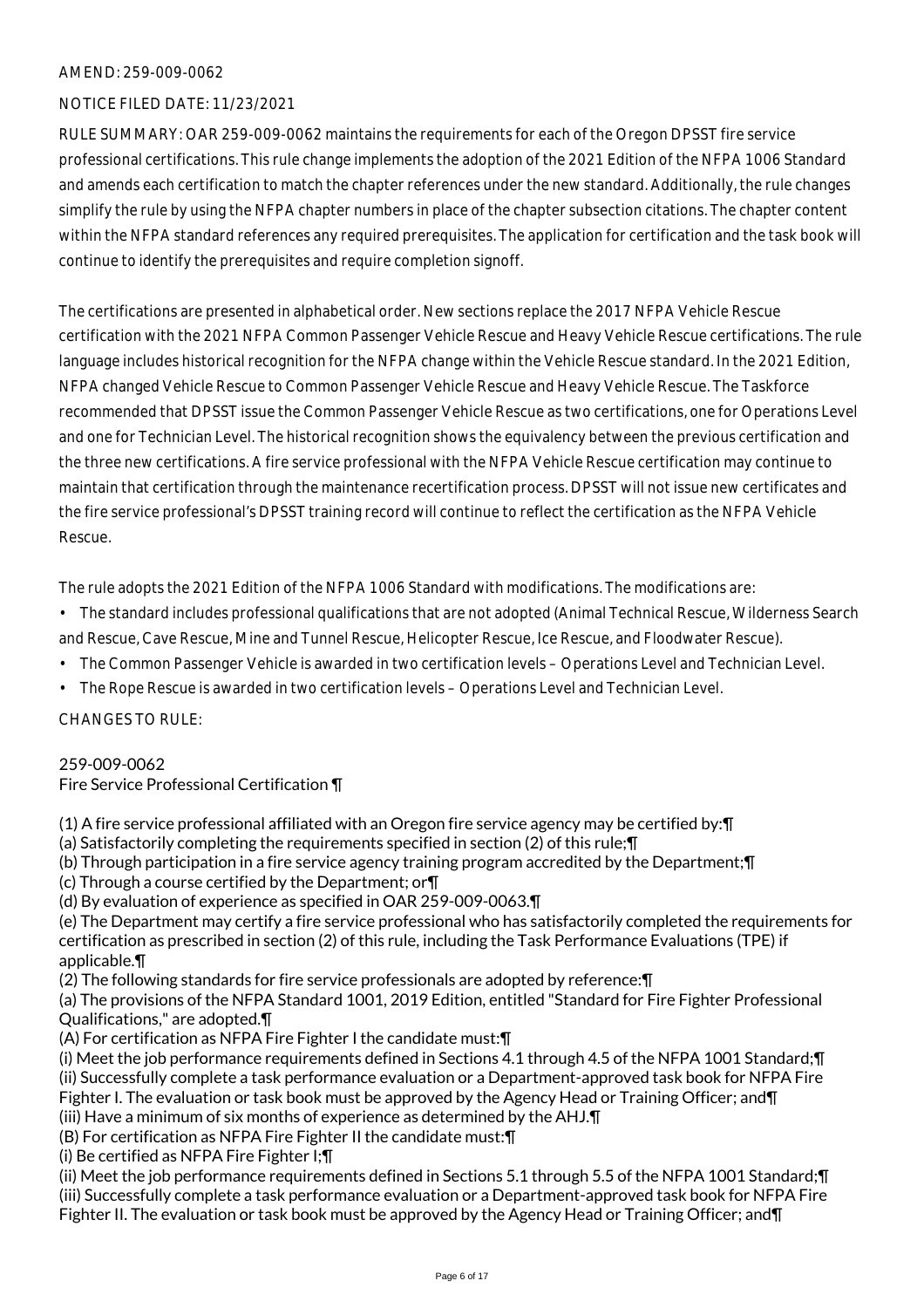(iv) Have a minimum of one year of experience as determined by the AHJ.¶

(b) The provisions of the NFPA Standard 1002, 2017 Edition, entitled "Standard for Fire Apparatus

Driver/Operator Professional Qualifications," are adopted subject to the following definitions and modifications:¶ (A) 4.1 General. The requirements and job performance requirements defined in Sections 4.2 through 4.4 must be met prior to certification as a Fire Service Agency Driver/Operator.¶

(B) 5.1 General. The job performance requirements defined in Sections 5.1 and 5.2 must be met prior to certification as a Fire Service Agency Driver/Operator-Pumper.¶

(C) 6.1 General. The requirements of NFPA 1001 Fire Fighter I and NFPA 1002 Fire Apparatus Driver/Operator, as specified by the Department and the job performance requirements defined in Sections 6.1 and 6.2, must be met prior to certification as a Fire Service Agency Driver/Operator-Aerial.¶

(D) 7.1 General. The requirements of NFPA 1001 Fire Fighter I and NFPA 1002 Fire Apparatus Driver/Operator, as specified by the Department and the job performance requirements defined in Sections 7.1 and 7.2 must be met prior to certification as a Fire Service Agency Driver/Operator-Tiller.¶

(E) 8.1 General. The requirements of NFPA 1002 Fire Apparatus Driver/Operator, as specified by the Department and the job performance requirements defined in Sections 8.1 and 8.2, must be met prior to certification as a Fire Service Agency Driver/Operator-Wildland Fire Apparatus.¶

(F) 9.1 General. The requirements of NFPA 1001 Fire Fighter II, NFPA 1003 Airport Fire Fighter and NFPA 1002 Fire Apparatus Driver/Operator, as specified by the Department and the job performance requirements defined in Sections 9.1 and 9.2, must be met prior to certification as a Fire Service Agency Driver/Operator-Aircraft Rescue and Fire Fighting Apparatus (ARFF).¶

(G) 10.1 General. The requirements of NFPA 1002 Fire Apparatus Driver/Operator, as specified by the Department and the job performance requirements defined in Sections 10.1 and 10.2, must be met prior to certification as a Fire Service Agency Driver/Operator-Mobile Water Supply Apparatus.¶

(H) Delete "the requirements of NFPA 1500, Standard on Fire Department Occupational Safety and Health Program".¶

(I) All applicants for certification must complete a task performance evaluation or a Department-approved task book for: NFPA Fire Apparatus Driver/Operator, NFPA Apparatus Equipped with Fire Pump, NFPA Apparatus Equipped with an Aerial Device, NFPA Apparatus Equipped with a Tiller, NFPA Wildland Fire Apparatus, NFPA Aircraft Rescue and Firefighting Apparatus or NFPA Mobile Water Supply Apparatus. The task books must be approved by the Agency Head or Training Officer before an applicant can qualify for certification.¶ (c) The provisions of the NFPA Standard 1003, 2019 Edition, entitled "Standard for Airport Fire Fighter Professional Qualifications," are adopted. For certification as NFPA Airport Fire Fighter the candidate must:¶

(A) Be certified as NFPA Fire Fighter II;¶

(B) Meet the job performance requirements defined in Sections 4.1 through 4.4 of the NFPA 1003 Standard; and ¶ (C) Complete a Department-approved task book for Airport Fire Fighter. The task book must be approved by the Agency Head or Training Officer.¶

(d) The provisions of NFPA Standard 1005, 2019 Edition, entitled "Standard for Professional Qualifications for Marine Fire Fighting for Land Based Fire Fighters," are adopted.¶

(A) For certification as NFPA Marine Land-Based Fire Fighter, the candidate must:¶

(i) Be certified as NFPA Fire Fighter II, or be both an Advanced Exterior Facility Fire Brigade Member and an Interior Structural Facility Fire Brigade Member as defined by Chapters 5 and 6 of NFPA 1081;¶

(ii) Meet the job performance requirements defined in Sections 4.1 through 4.5 of the NFPA 1005 Standard; and¶ (iii) Complete a Department-approved task book for Marine Land-Based Fire Fighter. The task book must be approved by the Agency Head or Training Officer.¶

(B) Historical Recognition and Transition from the 2007 Edition to the 2019 Edition. Prior to adoption of the 2019 Edition of NFPA Standard 1005, this standard was administered as two separate certifications titled NFPA Marine Fire Fighting for Land-Based Fire Fighter I and NFPA Marine Fire Fighting for Land-Based Fire Fighter II.¶ (i) Any person who holds active Department-issued NFPA Marine Fire Fighting for Land-Based Fire Fighter I and II certifications will be recognized as equivalent to holding the NFPA Marine Land-Based Fire Fighter certification.¶ (ii) Any person who holds active Department-issued NFPA Marine Fire Fighting for Land-Based Fire Fighter I and II certifications may keep the certifications active by completing the certification maintenance requirements.¶ (iii) Effective January 1, 2023, no new certifications will be issued for NFPA Marine Fire Fighting for Land-Based Fire Fighter I and NFPA Marine Fire Fighting for Land-Based Fire Fighter II. After January 1, 2023, DPSST will permanently lapse any Level I certifications without a Level II certification.¶

(e) The provisions of the NFPA Standard 1031, 2014 Edition, entitled "Professional Qualifications for Fire Inspector and Plan Examiner" are adopted subject to the following definitions and requirements:¶

(A) All applicants for certification as an NFPA Fire Inspector I must:¶

(i) Successfully complete a Department-approved task book;¶

(ii) Furnish proof that they have passed an exam demonstrating proficiency in the model fire code adopted by the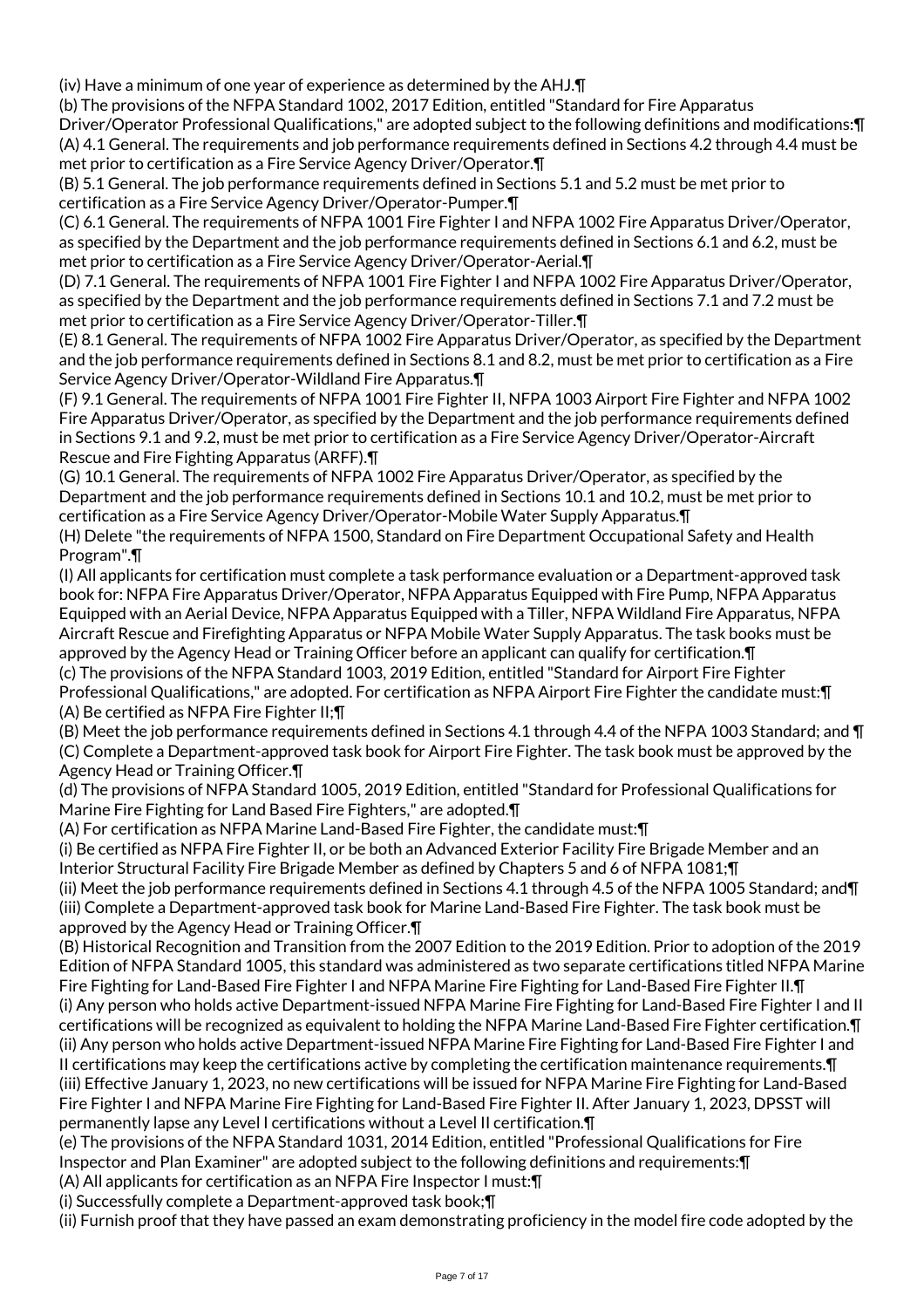State of Oregon or an equivalent; and¶

(iii) Furnish proof that they have successfully completed all required course work or have provided equivalent training documents.¶

(B) All applicants for certification as an NFPA Fire Inspector II must:¶

(i) Hold a certification as a NFPA Fire Inspector I;¶

(ii) Successfully complete a Department-approved task book; and¶

(iii) Furnish proof that they have successfully completed all required course work or have provided equivalent training documents.¶

(C) All applicants for certification as an NFPA Fire Inspector III must:¶

(i) Hold a certification as a NFPA Fire Inspector II; and¶

(ii) Successfully complete a Department-approved task book.¶

(f) The provisions of the NFPA Standard 1033, 2014 Edition, entitled "Professional Qualifications for Fire

Investigator" are adopted subject to the following definitions and requirements:¶

(A) Applicants for certification as NFPA Fire Investigator must:¶

(i) Successfully complete a Department-approved task book;¶

(ii) Achieve a passing score of 75% or better on the Department's written Fire Investigator exam unless exempt from the exam as defined in the following paragraph  $(2)(f)(B)$ ; and  $\P$ 

(iii) Furnish proof that they have successfully completed all required course work or have provided equivalent training documents.¶

(B) Upon submission of proof of valid certification, applicants for certification as NFPA Fire Investigator are exempt from the requirement to complete the Department's written Fire Investigator exam if they currently hold any of the following certifications:¶

(i) International Association of Arson Investigators (IAAI) Certified Fire Investigator (CFI); or¶

(ii) International Association of Arson Investigators (IAAI) Fire Investigation Technician (FIT); or¶

(iii) National Association of Fire Investigators (NAFI) Certified Fire and Explosion Investigator (CFEI).¶

(g) The provisions of the 2015 Edition of NFPA Standard 1035 entitled "Fire and Life Safety Educator, Public

Information Officer, Youth Firesetter Intervention Specialist and Youth Firesetter Program Manager Professional Qualifications" are adopted.¶

(A) All applicants for certification as an NFPA Fire & Life Safety Educator I must:¶

(i) Successfully complete a Department-approved task book; and¶

(ii) Furnish proof that they have successfully completed all required course work or have provided equivalent training documentation.¶

(B) All applicants for certification as an NFPA Fire & Life Safety Educator II must:¶

(i) Hold a certification as an NFPA Fire & Life Safety Educator I;¶

(ii) Successfully complete a Department-approved task book; and¶

(iii) Furnish proof that they have successfully completed all required course work or have provided equivalent training documentation.¶

(C) All applicants for certification as an NFPA Fire & Life Safety Educator III must:¶

(i) Hold a certification as an NFPA Fire & Life Safety Educator II;¶

(ii) Successfully complete a Department-approved task book; and¶

(iii) Furnish proof that they have successfully completed all required course work or have provided equivalent training documentation.¶

(D) All applicants for certification as an NFPA Public Information Officer must:¶

(i) Successfully complete a Department-approved task book; and¶

(ii) Furnish proof that they have successfully completed all required course work or have provided equivalent training documentation.¶

(E) All applicants for certification as an NFPA Youth Firesetter Intervention Specialist must:¶

(i) Successfully complete a Department-approved task book; and¶

(ii) Furnish proof that they have successfully completed all required course work or have provided equivalent training documentation.¶

(F) All applicants for certification as an NFPA Youth Firesetter Intervention Program Manager must:¶

(i) Hold a certification as a Youth Firesetter Intervention Specialist;¶

(ii) Successfully complete a Department-approved task book; and¶

(iii) Furnish proof that they have successfully completed all required course work or have provided equivalent training documentation.¶

(G) Task books must be monitored by a Field Training Officer approved by the Department. The Field Training Officer must be certified at or above the level being monitored.¶

(h) The provisions of the NFPA Standard 1041, 2019 Edition, entitled "Standard for Fire and Emergency Services Instructor Professional Qualifications," are adopted.¶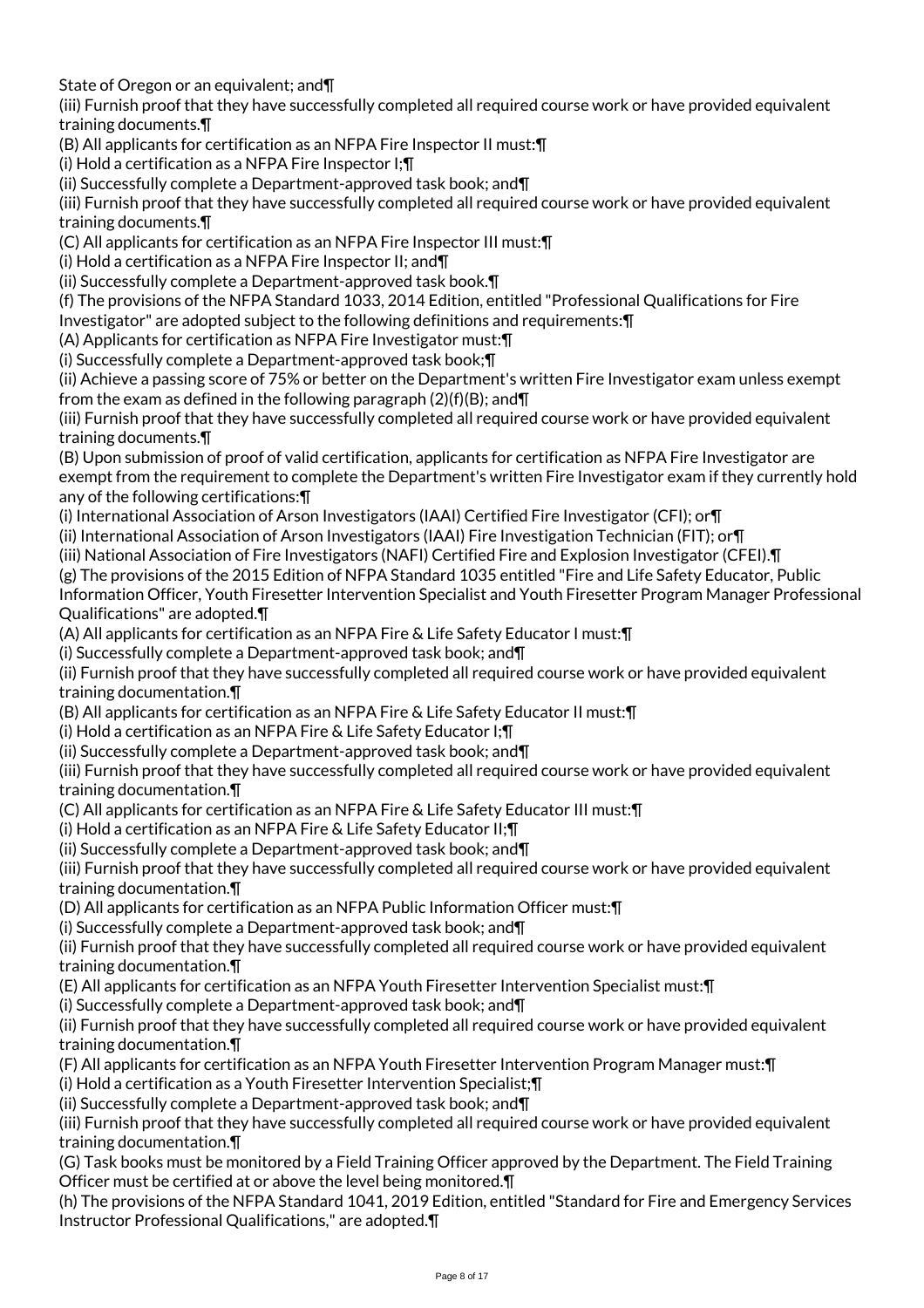(A) For certification as NFPA Fire and Emergency Services Instructor I the candidate must:¶

(i) Meet the job performance requirements defined in Sections 4.2 through 4.5 of the NFPA 1041 Standard; and¶ (ii) Complete a Department-approved task book for Fire and Emergency Services Instructor I. The task book must be approved by the Agency Head or Training Officer.¶

(B) For certification as NFPA Fire and Emergency Services Instructor II the candidate must:¶

(i) Be certified as NFPA Fire and Emergency Services Instructor I;¶

(ii) Meet the job performance requirements defined in Sections 5.2 through 5.5 of the NFPA 1041 Standard; and¶ (iii) Complete a Department-approved task book for Fire and Emergency Services Instructor II. The task book

must be approved by the Agency Head or Training Officer.¶ (C) For certification as NFPA Fire and Emergency Services Instructor III the candidate must:¶

(i) Be certified as NFPA Fire and Emergency Services Instructor II;¶

(ii) Meet the job performance requirements defined in Sections 6.2 through 6.5 of the NFPA 1041 Standard; and¶ (iii) Complete a Department-approved task book for Fire and Emergency Services Instructor III. The task book must be approved by the Agency Head or Training Officer.¶

(D) For certification as NFPA Live Fire Instructor the candidate must:¶

(i) Be certified as NFPA Fire and Emergency Services Instructor I;¶

(ii) Be certified as NFPA Fire Fighter II or be an Interior Structural Fire Brigade Member as defined by NFPA 1081;¶

(iii) Meet the job performance requirements defined in Sections 7.2 through 7.3 of the NFPA 1041 Standard; and¶ (iv) Complete a Department-approved task book for Live Fire Instructor. The task book must be approved by the Agency Head or Training Officer.¶

(E) For certification as NFPA Live Fire Instructor in Charge the candidate must:¶

(i) Be certified as NFPA Fire and Emergency Services Instructor II;¶

(ii) Be certified as NFPA Live Fire Instructor;¶

(iii) Meet the job performance requirements defined in Sections 8.2 through 8.4 of the NFPA 1041 Standard; and ¶

(iv) Complete a Department-approved task book for Live Fire Instructor in Charge. The task book must be approved by the Agency Head or Training Officer.¶

(i) The provisions of the NFPA Standard 1021, 2020 Edition, entitled "Standards for Fire Officer Professional Qualifications," are adopted.¶

(A) For certification as NFPA Fire Officer I, the candidate must:¶

(i) Be certified as NFPA Fire Fighter II;¶

(ii) Be certified as NFPA Fire and Emergency Services Instructor I;¶

(iii) Meet the job performance requirements defined in Sections 4.1 through 4.7 of the NFPA 1021 Standard; and¶ (iv) Complete a task performance evaluation or a Department-approved task book for NFPA Fire Officer I. The

evaluation or task book must be approved by the Agency Head or Training Officer.¶

(B) For certification as NFPA Fire Officer II, the candidate must:¶

(i) Be certified as NFPA Fire Officer I;¶

(ii) Meet the job performance requirements defined in Sections 5.1 through 5.7 of the NFPA 1021 Standard; and¶ (iii) Complete a task performance evaluation or a Department-approved task book for NFPA Fire Officer II. The evaluation or task book must be approved by the Agency Head or Training Officer.¶

(C) For certification as NFPA Fire Officer III, the candidate must:¶

(i) Be certified as NFPA Fire Officer II;¶

(ii) Meet the job performance requirements defined in Sections 6.1 through 6.8 of the NFPA 1021 Standard; and¶ (iii) Complete a task performance evaluation or a Department-approved task book for NFPA Fire Officer III. The evaluation or task book must be approved by the Agency Head or Training Officer.¶

(D) For certification as NFPA Fire Officer IV, the candidate must:¶

(i) Be certified as NFPA Fire Officer III;¶

(ii) Meet the job performance requirements defined in Sections 7.1 through 7.7 of the NFPA 1021 Standard; and¶ (iii) Complete a task performance evaluation or a Department-approved task book for NFPA Fire Officer IV. The evaluation or task book must be approved by the Agency Head or Training Officer.¶

(j) Hazardous Materials Responder (DPSST-P-12 1/96).¶

(k) Fire Ground Leader.¶

(A) This is a standard that is Oregon-specific.¶

(B) An applicant applying for Fire Ground Leader must first be certified as an NFPA Fire Fighter II.¶

(C) An applicant applying for Fire Ground Leader must document training in all of the following areas:¶

(i) Building Construction: Non-Combustible and Combustible;¶

(ii) Emergency Service Delivery;¶

(iii) Fire Behavior;¶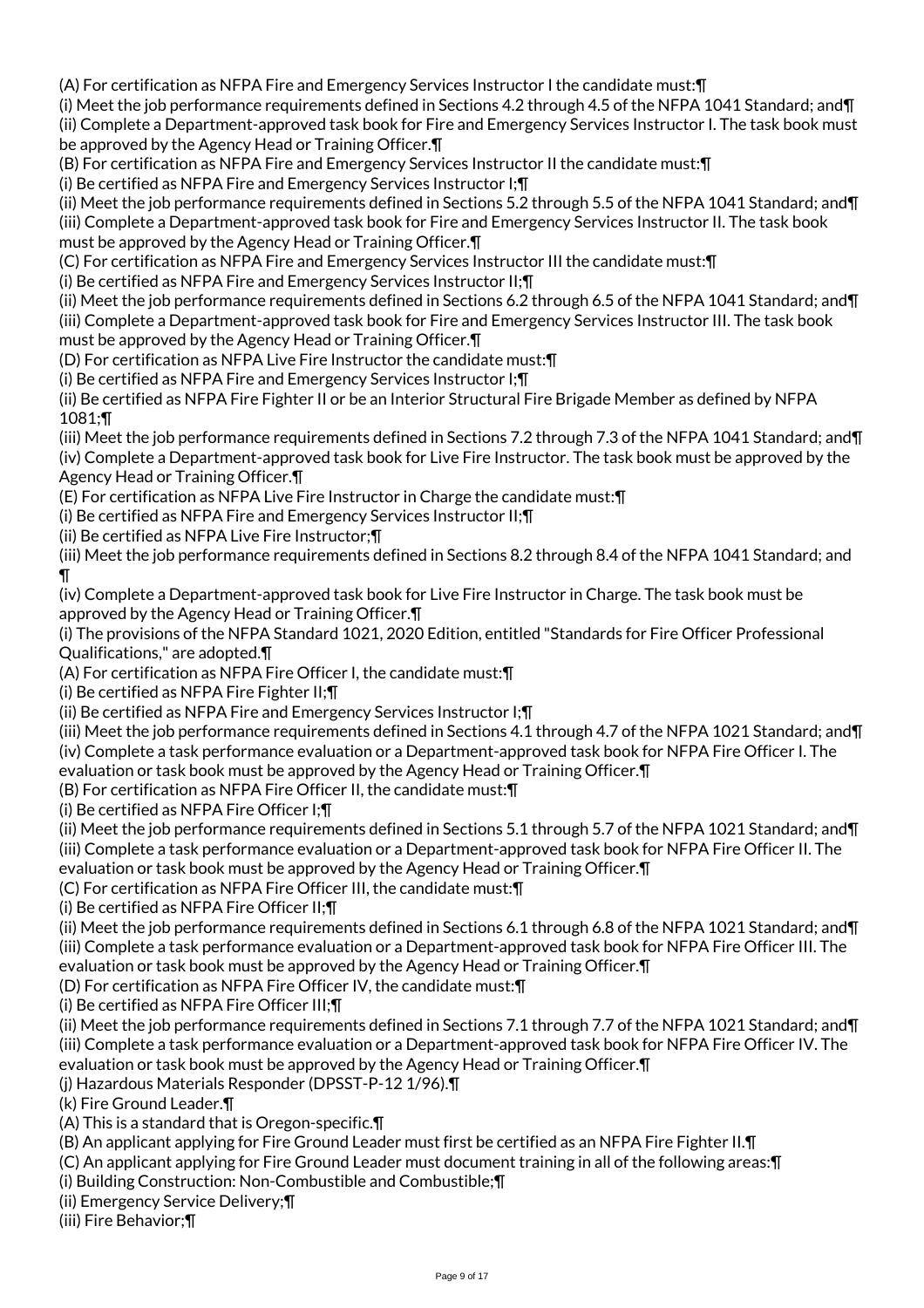(iv) Fire Ground Safety; and¶

(v) Water Supply Operations.¶

(D) All applicants for certification must complete a task performance evaluation or a Department-approved task book for Fire Ground Leader. The evaluation or task book must be approved by the Agency Head or Training Officer before an applicant can qualify for certification.¶

(E) Effective December 31, 2019, no new certifications will be issued for Fire Ground Leader. All active certifications for Fire Ground Leader will lapse after December 31, 2022.¶

(l) NWCG Wildland Fire Operations Certifications.¶

(A) The Department recognizes completion of the NWCG National Incident Management System: Wildland

Qualification System Guide (PMS 310-1) as meeting the minimum requirements for the following certifications:¶

(i) NWCG Firefighter Type 2 (FFT2);¶

(ii) NWCG Firefighter Type 1(FFT1);¶

(iii) NWCG Engine Boss, Single Resource (ENGB);¶

(iv) NWCG Crew Boss, Single Resource (CRWB);¶

(v) NWCG Heavy Equipment Boss, Single Resource (HEQB);¶

(vi) NWCG Felling Boss, Single Resource (FELB);¶

(vii) NWCG Firing Boss, Single Resource (FIRB);¶

(viii) NWCG Strike Team Leader Engine (STEN);¶

(ix) NWCG Task Force Leader (TFLD); and¶

(x) NWCG Division/Group Supervisor (DIVS).¶

(B) The NWCG PMS 310-1 and the task books required for each certification are available online at https://www.nwcg.gov/.¶

(C) Training completed after January 1, 2019 to satisfy a requirement for certification as identified in the NWCG PMS 310-1 must have been instructed under the prescribed guidelines of the NWCG Field Manager Course Guide (PMS 901-1) publication.¶

(D) All applicants for certification must complete, and submit documentation for, the required training and meet the required experience for each certification as outlined in the NWCG PMS 310-1. When determining eligibility for a Wildland Fire Operations Certification, the Department will review the NWCG standards in place at the time of application for certification.¶

(m) Maritime Fire Service Operator Professional Qualifications. The following Maritime Fire Service Operator Certifications are Oregon-specific standards:¶

(A) For certification in Maritime Fire Service Basic Awareness the candidate must demonstrate aquatic stability as defined in the Maritime Fire Service Operator Standards Professional Qualifications and be trained and certified in Basic First Aid and CPR (cardiopulmonary resuscitation).¶

(i) All applicants for certification must complete a Department-approved task book for Maritime Fire Service Basic Awareness.¶

(ii) The task book must be approved by a certified Maritime Fire Service Operator of the same or a higher Maritime Fire Service Operator certification.¶

(B) For certification in Maritime Fire Service Deck Hand the candidate must be certified as a Maritime Fire Service Basic Awareness and possess a current Oregon Boater Education Card.¶

(i) All applicants for certification must complete a Department-approved task book for Maritime Fire Service Deck Hand.¶

(ii) The task book must be approved by a certified Maritime Fire Service Operator of the same or a higher Maritime Fire Service Operator certification.¶

(C) For certification in Maritime Fire Service Boat Operator the candidate must be certified as a Maritime Fire Service Deck Hand.¶

(i) All applicants for certification must complete a Department-approved task book for Maritime Fire Service Boat Operator.¶

(ii) The task book must be approved by a certified Maritime Fire Service Operator of the same or a higher Maritime Fire Service Operator certification.¶

(D) For certification in Maritime Fire Service Rescue Boat Operator the candidate must be certified as a Maritime Fire Service Boat Operator.¶

(i) All applicants for certification must complete a Department-approved task book for Maritime Fire Service Rescue Boat Operator.¶

(ii) The task book must be approved by a certified Maritime Fire Service Operator of the same or a higher Maritime Fire Service Operator certification.¶

(E) For certification in Maritime Fire Service Fire Boat Operator the candidate must be certified as a Maritime Fire Service Boat Operator.¶

(i) All applicants for certification must complete a Department-approved task book for Maritime Fire Service Fire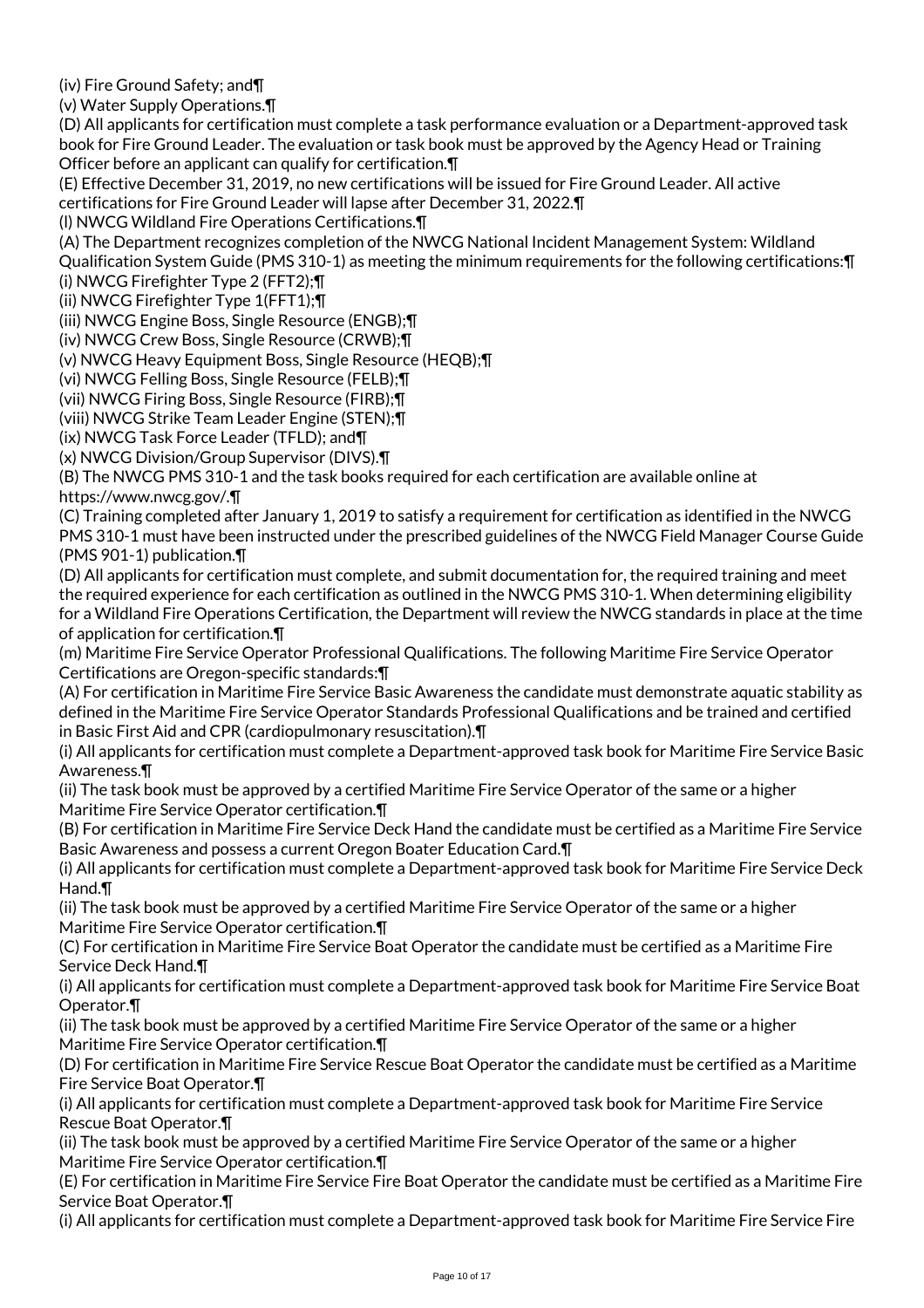Boat Operator.¶

(ii) The task book must be approved by a certified Maritime Fire Service Operator of the same or a higher Maritime Fire Service Operator certification.¶

(n) The provisions of the 20217 Edition of NFPA 1006 entitled "Standards for Technical Rescuer Personnel Professional Qualifications" are adopted subject to the following modifications:¶

(A) For certification inas NFPA Confined Space Rescue, the candidate must be certified in NFPA Rope Rescue Operations Level and completemmon Passenger Vehicle Rescue Operations Level, the candidate must:¶

(i) Meet the job performance requirements defined in sections 7.1.1 through 7.1.6, 7.2.1 through 7.2.18 and 7.3.1 through 7.3.6.¶

(i) All applicants for certification must cchapter 8, sections 8.1 and 8.2; and¶

(ii) Complete a Department-approved task book for the NFPA Co<del>nfined Space Rescue Technician. ¶</del> (ii)mmon Passenger Vehicle Rescue Operations Level. The task book must be approved by the Agency Head or Training Officer before an applicant can qualify for certification.¶

(B) For certification inas NFPA Dive Rescue, the candidate must complete the job performance requirements defined in sections 18.1.1 through 18.1.4, 18.2.1 through 18.2.8 and 18.3.1 through 18.3.10.¶

(i) All applicants for certification must cCommon Passenger Vehicle Rescue Technician Level, the candidate must:¶

(i) Be certified as NFPA Common Passenger Vehicle Rescue Operations Level;¶

(ii) Meet the job performance requirements defined in chapter 8, section 8.3; and¶

(iii) Complete a Department-approved task book for the NFPA <del>Div</del>Common Passenger Vehicle Rescue Technician. ¶

(ii) Level. The task book must be approved by the Agency Head or Training Officer before an applicant can qualify for certification.¶

(C) For certification inas NFPA Machinery Confined Space Rescue, the candidate must b: [[

(i) Be certified inas NFPA Rope Rescue Operations Level and complete; ¶

(ii) Meet the job performance requirements defined in sections 12.1.1 through 12.1.4, 12.2.1 through 12.2.11 and 12.3.1 through 12.3.5.¶

(i) All applicants for certification must cchapter 7; and¶

(iii) Complete a Department-approved task book for the NFPA Confined Space Rescue Technician. The task book must be approved by the Agency Head or Training Officer.¶

(D) For certification as NFPA Dive Rescue, the candidate must:¶

(i) Meet the job performance requirements defined in chapter 19; and¶

(ii) Complete a Department-approved task book for the NFPA Machinery Dive Rescue Technician. **TH** 

(ii) The task book must be approved by the Agency Head or Training Officer before an applicant can qualify for certification.¶

( $\Theta$ E) For certification inas NFPA Rope Rescue Operations Level, the candidate must complete the job

performance requirements defined in sections 5.1.1 through 5.1.7 and 5.2.1 through 5.2.27. ¶

(i) All applicants for certification must cHeavy Vehicle Rescue, the candidate must:¶

(i) Be certified as NFPA Common Passenger Vehicle Rescue Technician Level;¶

(ii) Meet the job performance requirements defined in chapter 9; and¶

(iii) Complete a Department-approved task book for the NFPA Rope Rescue Operations Level. T

(ii)Heavy Vehicle Rescue Technician. The task book must be approved by the Agency Head or Training Officer before an applicant can qualify for certification.¶

(E) For certification in NFPA Rope Rescue Technician Level, the candidate must be certified in.¶

(F) For certification as NFPA Machinery Rescue, the candidate must:¶

(i) Meet the job performance requirements defined in chapter 13; and  $\P$ 

(ii) Complete a Department-approved task book for the NFPA Machinery Rescue Technician. The task book must be approved by the Agency Head or Training Officer.¶

(G) For certification as NFPA Rope Rescue Operations Level and complete, the candidate must:¶

(i) Meet the job performance requirements defined in sections 5.3.1 through 5.3.6.¶

(i) All applicants for certification must cchapter 5, sections 5.1 and 5.2; and¶

(ii) Complete a Department-approved task book for the NFPA Rope Rescue <del>Technician</del>Operations Level. <sup>[4]</sup> (ii) The task book must be approved by the Agency Head or Training Officer before an applicant can qualify for certification.¶

(FH) For certification inas NFPA Structural Collapse RescueRope Rescue Technician Level, the candidate must b: 1 (i) Be certified inas NFPA Rope Rescue Operations Level and compl; I

(ii) Meete the job performance requirements defined in sections 6.1.1 through 6.1.8, 6.2.1 through 6.2.16 and 6.3.1 through 6.3.16.¶

(i) All applicants for certification must cchapter 5, section 5.3; and¶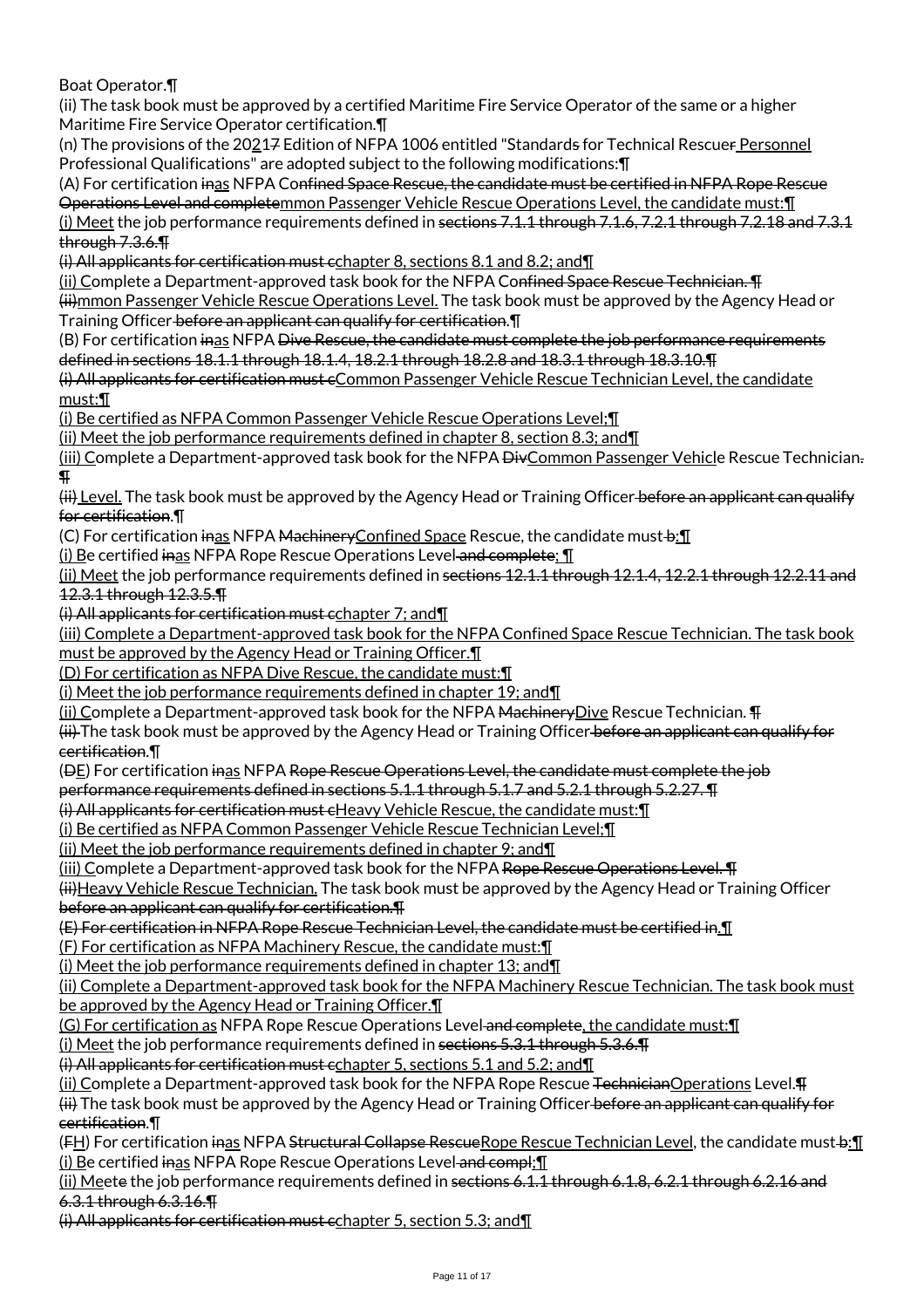(iii) Complete a Department-approved task book for the NFPA Structural CollapsRope Rescue Technician. (ii) Level. The task book must be approved by the Agency Head or Training Officer before an applicant can qualify for certification.¶

(GI) For certification inas NFPA Surftructural Collapse Rescue, the candidate must compl: 1

(i) Meete the job performance requirements defined in sections 20.1.1 through 20.1.4, 20.2.1 through 20.2.5 and 20.3.1 through 20.3.3.¶

(i) All applicants for certification must cchapter 6; and¶

(ii) Complete a Department-approved task book for the NFPA Surftructural Collapse Rescue Technician. \[

(ii) The task book must be approved by the Agency Head or Training Officer before an applicant can qualify for certification.¶

(HJ) For certification inas NFPA Surface Water Rescue, the candidate must compl: [

(i) Meete the job performance requirements defined in sections  $16.1.1$  through  $16.1.4$ ,  $16.2.1$  through  $16.2.14$  and 16.3.1 through 16.3.4.chapter 21; and¶

(ii) All applicants for certification must  $c$ Complete a Department-approved task book for the NFPA Surface Water Rescue Technician. ¶

(ii) The task book must be approved by the Agency Head or Training Officer before an applicant can qualify for certification.¶

(IK) For certification inas NFPA Swiftwurface Water Rescue, the candidate must be certified in NFPA Surface Water Rescue and compl:¶

(i) Meete the job performance requirements defined in sections  $10.1$ ,  $10.2.1$  through  $10.2.5$ ,  $10.3.1$  through  $10.3.3$ and 17.1.1 through 17.1.4.¶

(i) All applicants for certification must cchapter 17; and¶

 $(iii)$  Complete a Department-approved task book for the NFPA Swiftwurface Water Rescue Technician.  $\Pi$ 

(ii) The task book must be approved by the Agency Head or Training Officer before an applicant can qualify for certification.¶

(JL) For certification inas NFPA TowSwiftwater Rescue, the candidate must+b: [1]

(i) Be certified inas NFPA Rope Rescue Operations Level and complSurface Water Rescue;¶

(ii) Meete the job performance requirements defined in sections 4.1.1 through 4.1.5, 4.2.1 through 4.2.10 and 4.3.1 through 4.3.5.¶

(i) All applicants for certification must cchapter 18; and¶

(iii) Complete a Department-approved task book for the NFPA  $\overline{F}$  TowSwiftwater Rescue Technician.  $\P$ 

(ii) The task book must be approved by the Agency Head or Training Officer before an applicant can qualify for certification.¶

(KM) For certification inas NFPA Trenchower Rescue, the candidate must be certified in NFPA Rope Rescue Operations Level and compl:¶

(i) Meete the job performance requirements defined in sections 11.1.1 through 11.1.5, 11.2.1 through 11.2.5 and 11.3.1 through 11.3.6.chapter 4; and¶

(ii) All applicants for certification must cComplete a Department-approved task book for the NFPA Trenchower Rescue Technician. ¶

(ii) The task book must be approved by the Agency Head or Training Officer before an applicant can qualify for certification.¶

(LN) For certification inas NFPA Vehicle Trench Rescue, the candidate must be certified in NFPA Rope Rescue Operations Level and compl:¶

(i) Meete the job performance requirements defined in sections 8.1.1 through 8.1.4, 8.2.1 through 8.2.9 and 8.3.1 through 8.3.6.¶

(i) All applicants for certification must cchapter 12; and¶

(ii) Complete a Department-approved task book for the NFPA Vehicle Trench Rescue Technician. \[

(ii) The task book must be approved by the Agency Head or Training Officer before an applicant can qualify for certification.¶

(MO) For certification inas NFPA Watercraft Rescue, the candidate must complete: I

(i) Meet the job performance requirements defined in sections  $21.1.1$  through  $21.1.8$ ,  $21.2.1$  through  $21.2.18$  and 21.3.1 through 21.3.12.¶

(i) All applicants for certification must cchapter 22; and¶

 $(iii)$  Complete a Department-approved task book for the NFPA Watercraft Rescue Technician.  $\Pi$ 

(ii) The task book must be approved by the Agency Head or Training Officer before an applicant can qualify for certification.¶

(NP) Historical Recognition for NFPA Rope Rescue. Effective February 1, 2018, no new certifications will be issued for NFPA RopVehicle Rescue. Any person who holds a Department NFPA RopPSST-issued NFPA Vehicle Rescue certification may keep the certification active by completing the certification maintenance requirements.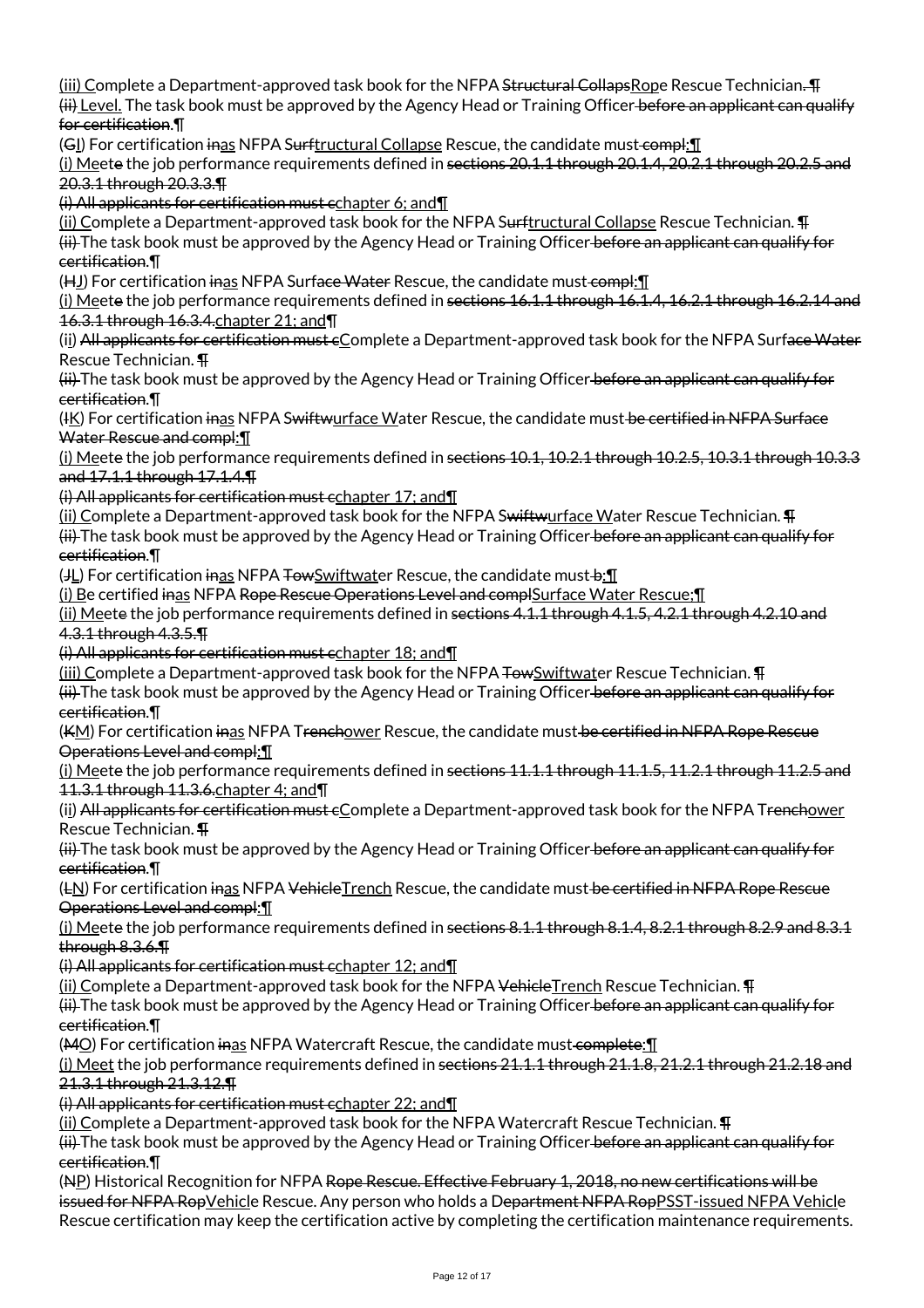Any person who holds an active Department NFPA RopPSST-issued NFPA Vehicle Rescue certification will be recognized as NFPA RopCommon Passenger Vehicle Rescue Operations Level and, NFPA Rope Rescue Technician Level.¶

(O) Historical Recognition for NFPA Technical Rescuer. Effective February 1, 2018, no new certifications will be issued for NFPA Technical Rescuer. All currently active certifications for NFPA Technical Rescuer will lapse after December 31, 2018Common Passenger Vehicle Rescue Technician Level, and NFPA Heavy Vehicle Rescue.¶ (o) US&R Rescue Technician.¶

(A) This is a standard that is Oregon-specific.¶

(B) An individual applying for US&R Rescue Technician must be certified as NFPA Structural Collapse Rescue, NFPA Confined Space Rescue, NFPA Vehicle Rescue, NFPA Trench Rescue, NFPA Rope Rescue Operations Level, NFPA Rope Rescue Technician Level, and NFPA Machinery Rescue prior to applying for US&R Rescue Technician and must document training in I-200 Basic ICS at the time of application.¶

(p) US&R Medical Technician.¶

(A) This is a standard that is Oregon-specific.¶

(B) An individual applying for US&R Medical Technician must be certified as US&R Rescue Technician prior to applying for US&R Medical Technician, must document training in the FEMA Medical Specialist Course at the time of application, and must be a licensed active Oregon Health Authority Paramedic or equivalent at the time of application.¶

(q) US&R Rigging Technician.¶

(A) This is a standard that is Oregon-specific.¶

(B) An individual applying for US&R Rigging Technician must be certified as US&R Rescue Technician prior to applying for US&R Rigging Technician, must document training in the FEMA Rigging Specialist Course at the time of application, and must be qualified at the time of application, by showing safety and use competency, on specific pieces of heavy equipment as determined by local jurisdiction.¶

(r) US&R Search Technician¶

(A) This is a standard that is Oregon-specific.¶

(B) An individual applying for US&R Search Technician must be certified as US&R Rescue Technician prior to applying for US&R Search Technician and must document training in the FEMA Technical Search Specialist Course at the time of application.¶

(s) US&R Historical Recognition. Effective July 1, 2017, the following seven US&R certifications are archived certifications:¶

(A) US&R Logistics Manager;¶

(B) US&R Rescue Company Officer;¶

(C) US&R Rescue Team Manager;¶

(D) US&R Safety Officer;¶

(E) US&R Search Company Officer;¶

(F) US&R Search Team Manager; and¶

(G) US&R Task Force Leader.¶

(t) The provisions of the NFPA Standard 1072, 2017 Edition, entitled "Standard for Hazardous Materials/Weapons of Mass Destruction Emergency Response Personnel Professional Qualifications" are adopted subject to the following definitions and modifications:¶

(A) For certification in NFPA Hazardous Materials Awareness, the candidate must complete the job performance requirements defined in sections 4.2 through 4.4.¶

(i) All applicants for certification must complete a task performance evaluation or a Department-approved task book for the NFPA Hazardous Materials Awareness.¶

(ii) The evaluation or task book must be approved by the Agency Head or Training Officer before an applicant can qualify for certification.¶

(B) For certification in NFPA Hazardous Materials Operations, the candidate must be certified in NFPA Hazardous Materials Awareness and complete the job performance requirements defined in sections 5.2 through 5.6.¶ (i) All applicants for certification must complete a task performance evaluation or a Department-approved task

book for the NFPA Hazardous Materials Operations.¶

(ii) The evaluation or task book must be approved by the Agency Head or Training Officer before an applicant can qualify for certification.¶

(C) For certification in NFPA Hazardous Materials Operations Mission-Specific, the candidate must be certified in NFPA Hazardous Materials Awareness and NFPA Hazardous Materials Operations, and complete the job performance requirements defined in section 6.1.5.¶

(i) All applicants for certification must complete a task performance evaluation or a Department-approved task book for the NFPA Hazardous Materials Operations Mission-Specific.¶

(ii) The evaluation or task book must be approved by the Agency Head or Training Officer before an applicant can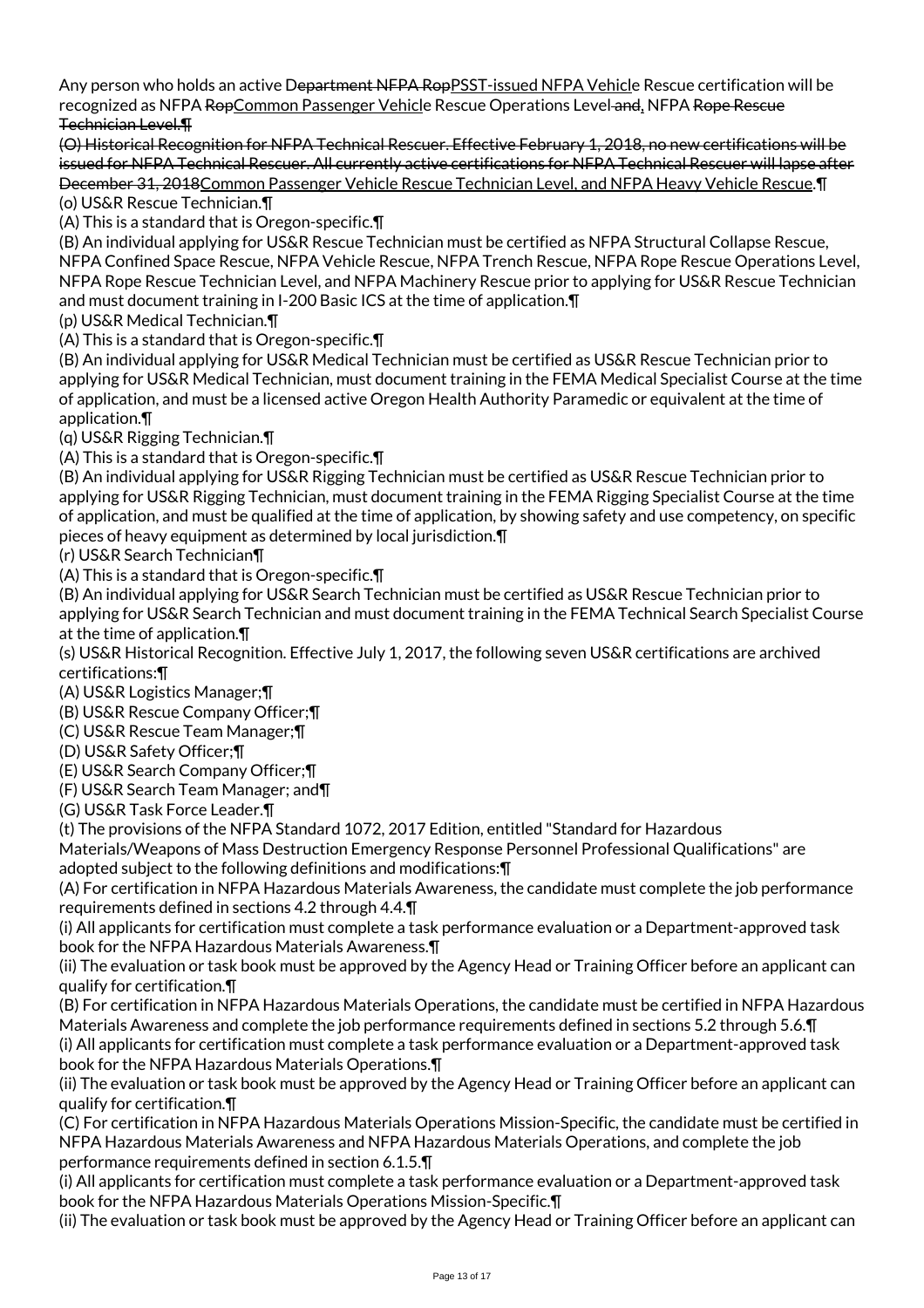qualify for certification.¶

(D) For certification in NFPA Hazardous Materials Technician, the candidate must be certified in NFPA Hazardous Materials Awareness and NFPA Hazardous Materials Operations, and complete the job performance requirements defined in sections 7.2 through 7.6.¶

(i) All applicants for certification must complete a task performance evaluation or a Department-approved task book for the NFPA Hazardous Materials Technician.¶

(ii) The evaluation or task book must be approved by the Agency Head or Training Officer before an applicant can qualify for certification.¶

(E) For certification in NFPA Hazardous Incident Commander, the candidate must be certified in NFPA Hazardous Materials Awareness and NFPA Hazardous Materials Operations, and complete the job performance requirements defined in sections 8.2 through 8.6.¶

(i) All applicants for certification must complete a task performance evaluation or a Department-approved task book for the NFPA Hazardous Incident Commander.¶

(ii) The evaluation or task book must be approved by the Agency Head or Training Officer before an applicant can qualify for certification.¶

(F) Historical Recognition of NFPA 472 Certifications.¶

(i) Effective February 1, 2018, no new certifications will be issued for NFPA 472 Operations Level Responder. Any person who holds a Department-issued NFPA Operations Level Responder certification may keep the certification active by completing the certification maintenance requirements. Any person who holds an active Department-issued NFPA Operations Level Responder certification will be recognized as equivalent to holding NFPA 1072 certifications in Hazardous Materials Awareness, Hazardous Materials Operations and Hazardous Materials Operations Mission-Specific.¶

(ii) Effective February 1, 2018, no new certifications will be issued for the following NFPA 472 certifications: Hazardous Materials Safety Officer; Tank Car Specialty; Cargo Tank Specialty; Intermodal Tank Specialty; and Marine Tank Vessel Specialty. All currently active certifications for these Department-issued NFPA 472 certifications will lapse after December 31, 2018.¶

(3) Task performance evaluations, where prescribed, will be required prior to certification. Such examinations will be conducted in the following manner:¶

(a) Task performance competency will be evaluated by three people nominated by the employing fire service agency's Chief Officer for approval by the Department or its designated representative. [1]

(b) The employing fire service agency's equipment and operational procedures must be used in accomplishing the task performance to be tested.¶

(c) Specific minimum testing procedures, as provided by the Department, will be used for administration of the evaluation.¶

(d) The training officer for an accredited fire service agency training program must notify the Department or its designated representative prior to performing a task performance evaluation.¶

(e) At the request of the fire chief, a representative of the Department will be designated to monitor the task performance evaluation for fire service professionals from a fire service agency whose training program is not accredited.

Statutory/Other Authority: ORS 181A.410

Statutes/Other Implemented: ORS 181A.410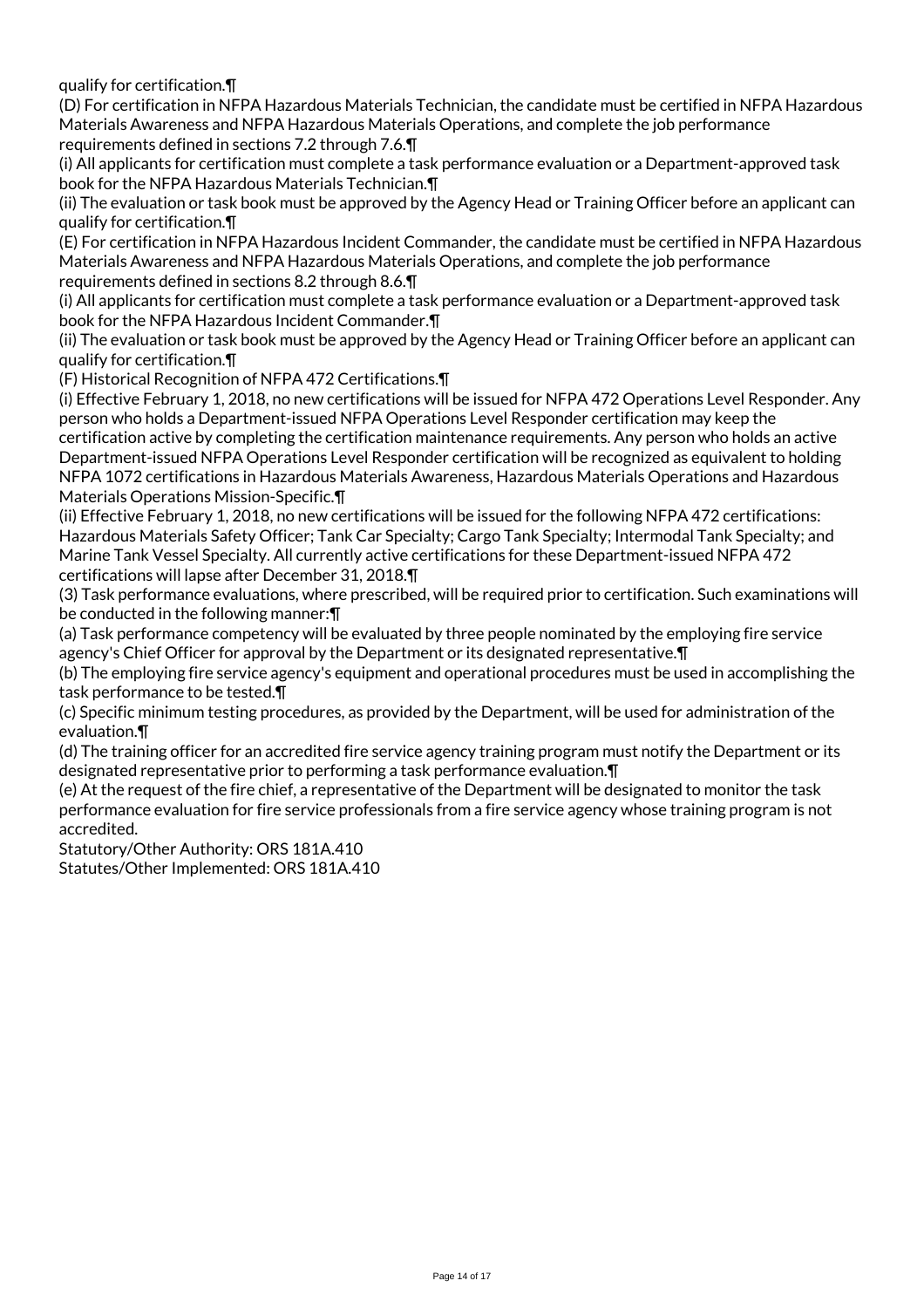## AMEND: 259-009-0065

## NOTICE FILED DATE: 11/23/2021

RULE SUMMARY: OAR 259-009-0065 identifies maintenance training requirements for recertification of the DPSST fire service professional certifications. This rule change replaces the certification title for the 2017 NFPA Vehicle Rescue certification with the 2021 NFPA Common Passenger Vehicle Rescue and Heavy Vehicle Rescue certifications.

CHANGES TO RULE:

#### 259-009-0065 Maintenance ¶

(1) Fire service professionals are required to successfully perform the essential functions for each certification they hold in order to maintain the certification.¶

(2) The Fire Training Officer, or the Agency Head, is responsible for verifying completion of the maintenance requirements by submitting each fire service professional's maintenance re-certification form to the Department by December 31st of every even year.¶

(3) Maintenance requirements for a certification may be demonstrated through:¶

(a) Service delivery, as defined in OAR 259-009-0005;¶

(b) Task performance, as defined in OAR 259-009-0005; or¶

(c) Completion of education or training hours related to the certification track, as defined by section (5) of this rule.¶

(4) Any certification that is not verified by the agency is subject to lapse after the certification expiration date. Certification titles may have changed since their original issuance. If a fire service professional wants to maintain a certification, they must continue to complete maintenance for their certification, regardless of the title on the original certificate, in order to prevent the certification from lapsing.¶

(5) If a Fire Training Officer chooses to verify maintenance requirements through training or education, the fire service professional must satisfy the minimum number of hours identified for the certification track.¶

(a) The minimum number of hours may be satisfied through any combination of service delivery, task performance and education or training as determined by the Fire Training Officer.¶

(b) Satisfying the minimum hours for a certification track will satisfy the maintenance re-certification requirements for all of the certifications the fire service professional currently holds within the certification track.¶

(c) A fire service professional certified and performing duties in more than one certification track must complete the maintenance requirements for each certification track.¶

(6) Certification Tracks and Annual, Minimum Hour Requirements.¶

(a) Operations Track. The Operations certification track requires a minimum of 60 hours completed annually and includes the following certifications:¶

Fire Ground Leader;¶

Maritime Fire Service Basic Awareness;¶

Maritime Fire Service Boat Operator;¶

Maritime Fire Service Deck Hand;¶

Maritime Fire Service Fire Boat Operator;¶

Maritime Fire Service Rescue Boat Operator;¶

NFPA Aircraft Rescue and Fire-Fighting Apparatus;¶

NFPA Airport Fire Fighter;¶

NFPA Apparatus Equipped with a Tiller (Tiller);¶

NFPA Apparatus Equipped with an Aerial Device (Aerial);¶

NFPA Apparatus Equipped with Fire Pump (Pumper);¶

NFPA Common Passenger Vehicle Rescue Operations Level;¶

NFPA Common Passenger Vehicle Rescue Technician Level;¶

NFPA Confined Space Rescue;¶

NFPA Dive Rescue;¶

NFPA Fire Apparatus Driver/Operator (Driver);¶

NFPA Fire Fighter I;¶

NFPA Fire Fighter II;¶

NFPA Fire Officer I;¶

NFPA Fire Officer II;¶ NFPA Hazardous Materials Awareness;¶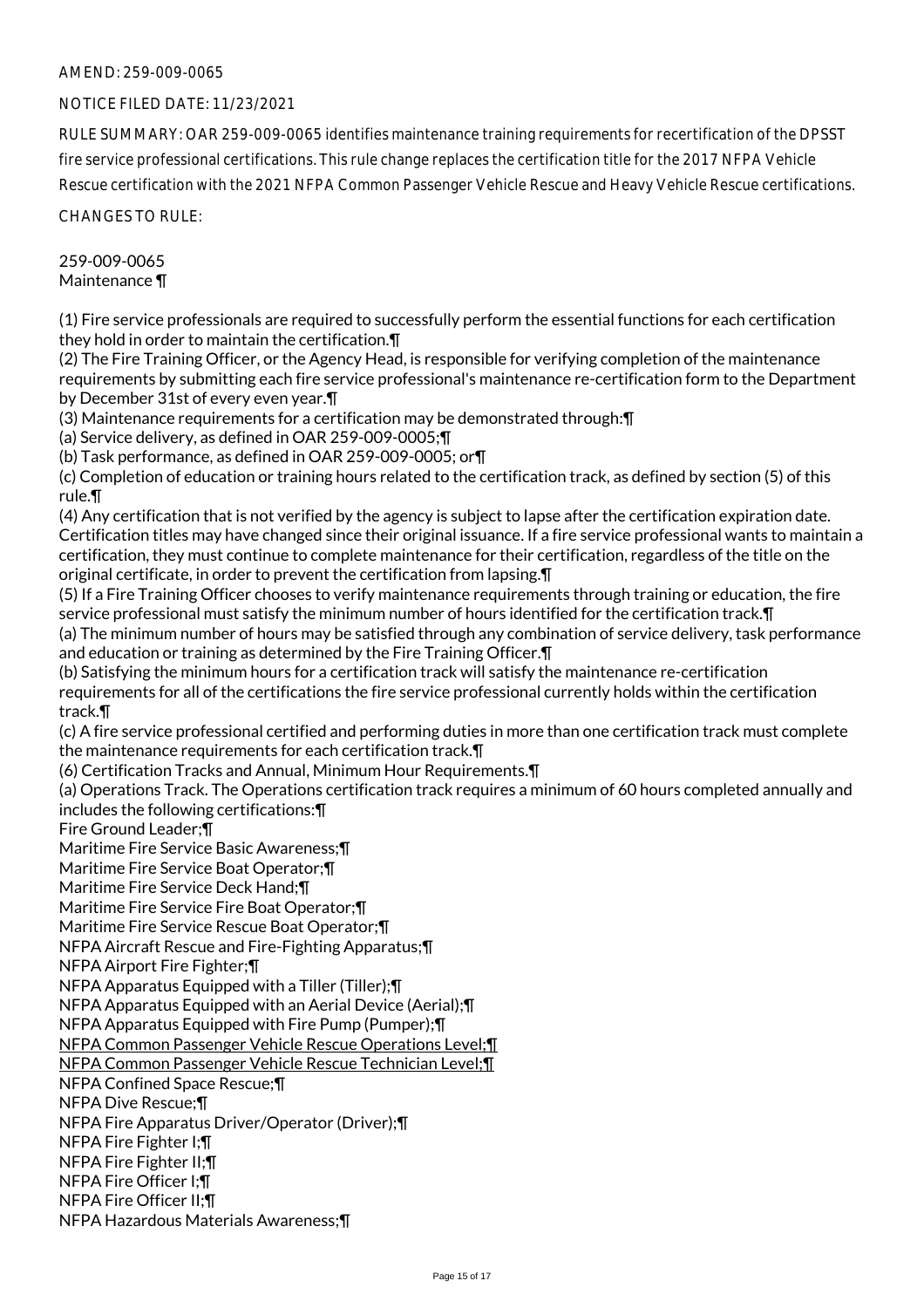NFPA Hazardous Materials Incident Commander;¶ NFPA Hazardous Materials Operations Mission-Specific;¶ NFPA Hazardous Materials Operations;¶ NFPA Hazardous Materials Technician;¶ NFPA Heavy Vehicle Rescue;¶ NFPA Machinery Rescue;¶ NFPA Marine Land-Based Fire Fighter;¶ NFPA Mobile Water Supply Apparatus;¶ NFPA Rope Rescue Operations Level;¶ NFPA Rope Rescue Technician Level;¶ NFPA Structural Collapse Rescue;¶ NFPA Surf Rescue;¶ NFPA Surface Water Rescue;¶ NFPA Swiftwater Rescue;¶ NFPA Tower Rescue;¶ NFPA Trench Rescue;¶ NFPA Vehicle Rescue;¶ NFPA Watercraft Rescue;¶ NFPA Wildland Fire Apparatus;¶ NWCG Crew Boss, Single Resource (CRWB);¶ NWCG Division/Group Supervisor (DIVS);¶ NWCG Engine Boss, Single Resource (ENGB);¶ NWCG Felling Boss, Single Resource (FELB);¶ NWCG Firefighter Type 1 (FFT1);¶ NWCG Firefighter Type 2 (FFT2);¶ NWCG Firing Boss, Single Resource (FIRB);¶ NWCG Heavy Equipment Boss, Single Resource (HEQB);¶ NWCG Strike Team Leader Engine (STEN);¶ NWCG Task Force Leader (TFLD);¶ US&R Medical Technician;¶ US&R Rescue Technician;¶ US&R Rigging Technician; and¶ US&R Search Technician.¶ (b) Instructor Track. The Instructor certification track requires a minimum of four hours completed annually and includes the following certifications:¶ NFPA Fire and Emergency Services Instructor I;¶ NFPA Fire and Emergency Services Instructor II;¶ NFPA Fire and Emergency Services Instructor III;¶ NFPA Live Fire Instructor; and¶ NFPA Live Fire Instructor in Charge.¶ (c) Prevention/Public Education/Administration Track. The Prevention/Public Education/Administration certification track requires a minimum of 12 hours completed annually and includes the following certifications:¶ NFPA Fire and Life Safety Educator I;¶ NFPA Fire and Life Safety Educator II;¶ NFPA Fire and Life Safety Educator III;¶ NFPA Fire Inspector I;¶ NFPA Fire Inspector II;¶ NFPA Fire Inspector III;¶ NFPA Fire Investigator;¶ NFPA Fire Officer III;¶ NFPA Fire Officer IV;¶ NFPA Public Information Officer;¶ NFPA Youth Firesetter Intervention Specialist; and¶ NFPA Youth Firesetter Program Manager.¶ (7) Failure to notify the Department that the fire service professional's maintenance requirements have been completed may result in lapse of the fire service professional's certifications.¶ (8) The Department may grant a time extension for completion of the maintenance requirements upon receipt of a written request from the Agency Head or the Training Officer. Fire service professional certifications will not lapse during an approved time extension.¶